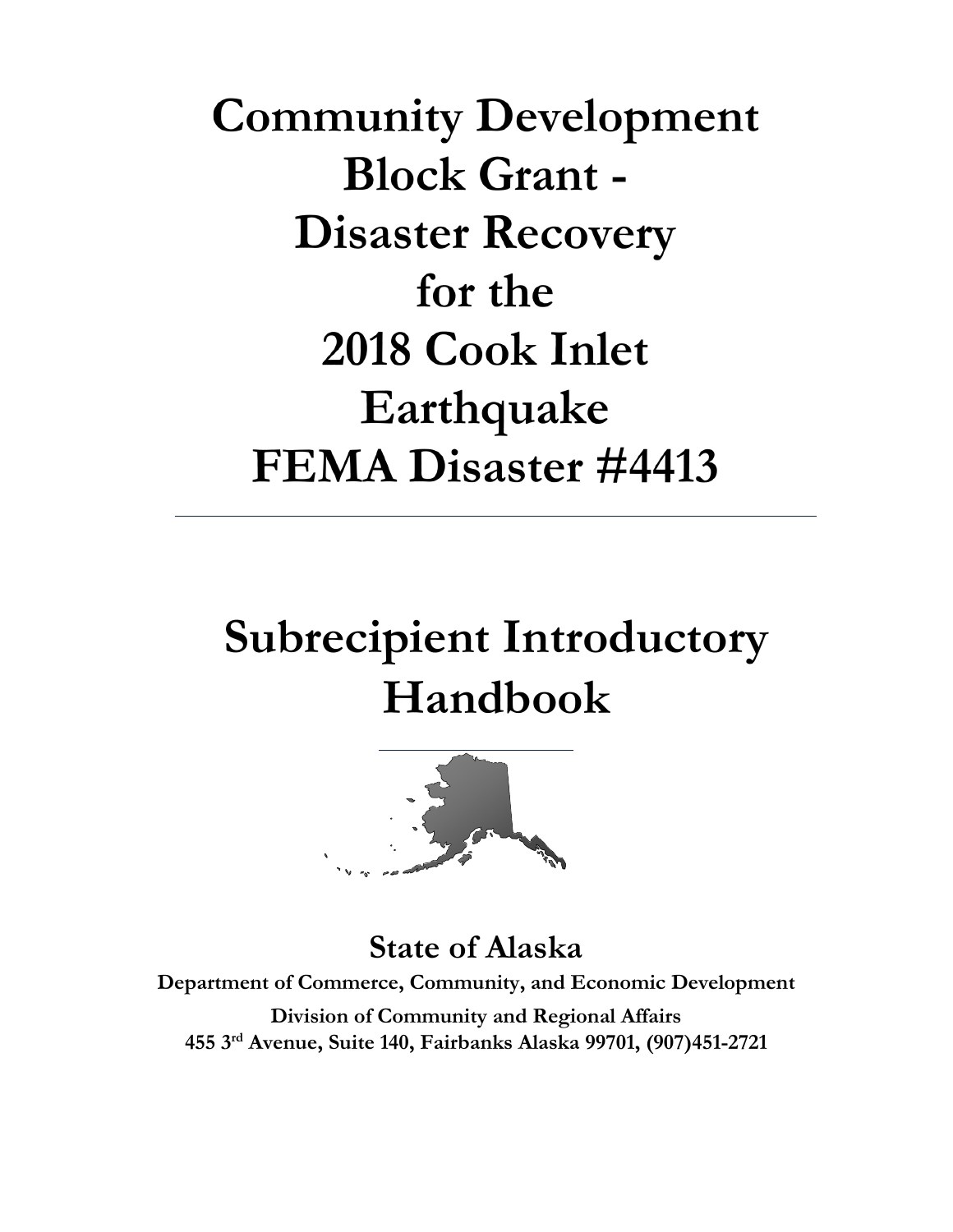# **Table of Contents**

| CDBG-DR SUBRECIPIENT INTRODUCTORY HANDBOOK (UPDATED 2/22) | Page 1 |
|-----------------------------------------------------------|--------|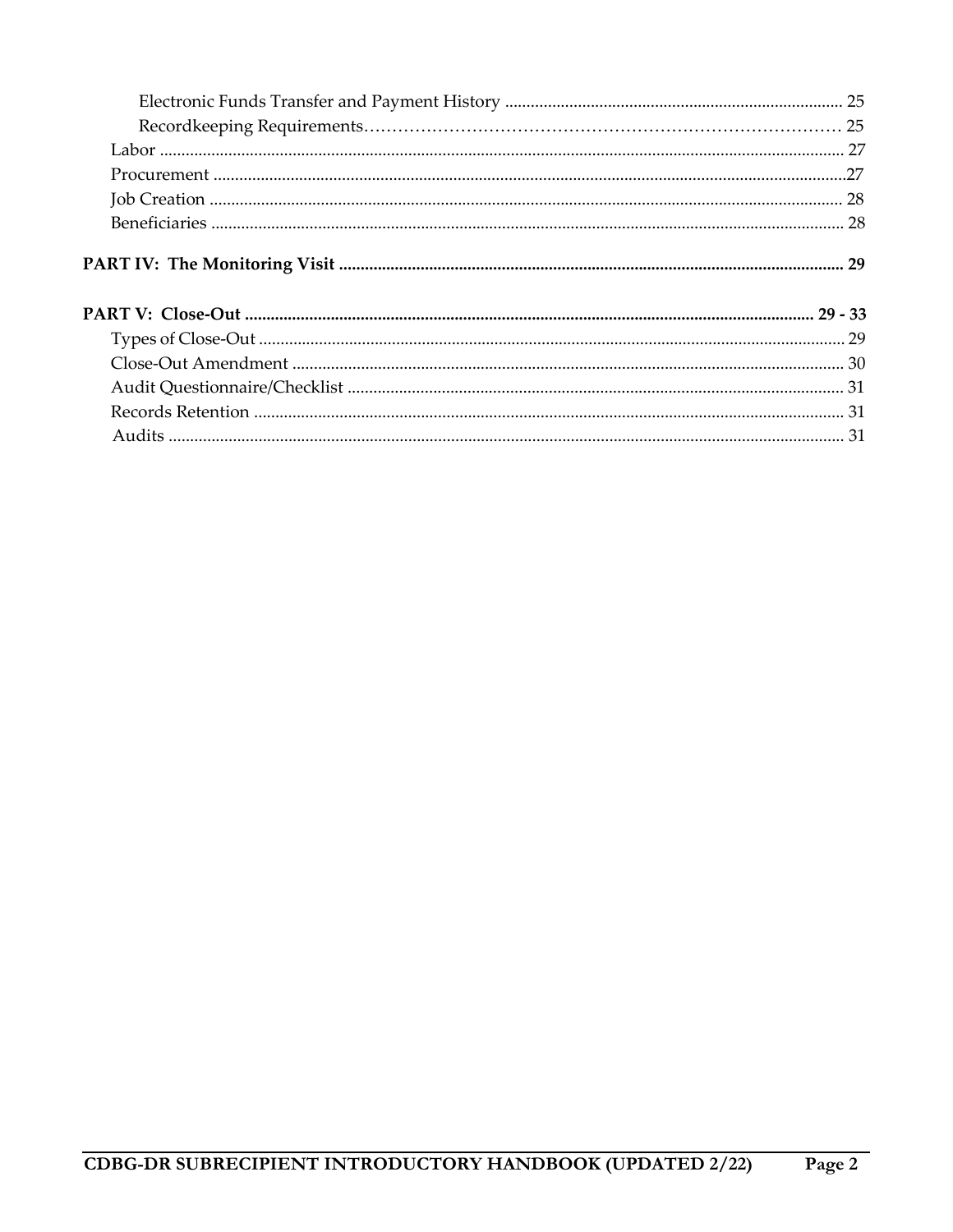# **FOREWORD**

- **The Good News . . .** Congratulations! Your local government or organization has been successfully awarded a Community Development Block Grant - Disaster Recovery (CDBG-DR) for the 2018 Cook Inlet Earthquake, FEMA Disaster # 4413, through the State of Alaska's Department of Commerce, Community, and Economic Development (DCCED).
- **The Bad News . . .** As you look through this handbook, you may be wondering if it is or was worth it! The regulations that come with this program can be overwhelming. You will be working with both the federal and state governments, and are required to follow rules and regulations from both. Adhering to these rules and regulations is critical to the successful completion of your project.
- **More Good News . . .** You have been assigned a grant administrator whose primary task is to make this program as easy to work with as possible. We will try to keep your paperwork to a minimum (though at first glance it will look pretty monumental), to explain the rules and regulations, and to make sure you have all the help you need in meeting the program requirements.

The grant administrators who administer the CDBG-DR program are in the Anchorage and Fairbanks Office. Their names and contact information are provided below:

| Anita Baker: | 269-4252     | anita.baker@alaska.gov |
|--------------|--------------|------------------------|
| Vacant:      | $269 - XXXX$ | xxxxx.xxxxx@alaska.gov |

If the grant administrator assigned to your community or organization is not available when you have a question or concern, you may contact **Pauletta Bourne,** Grants Administrator III, in the Fairbanks office at 451-2721 or pauletta.bourne@alaska.gov.

We are all here to help and to make your life as easy as possible while you work on completing your project.

#### **CDBG-DR ELIGIBLE PROGRAMS AND ACTIVITIES**

On January 27, 2020, the U.S. Department of Housing and Urban Development (HUD) allocated CDBG-DR funds to address unmet disaster recovery needs through activities authorized under Title I of the Housing and Community Development Act of 1974 related to disaster relief, long term recovery, restoration of infrastructure and housing, economic revitalization, and mitigation. The State of Alaska was allocated \$35,856,000 for FEMA Disaster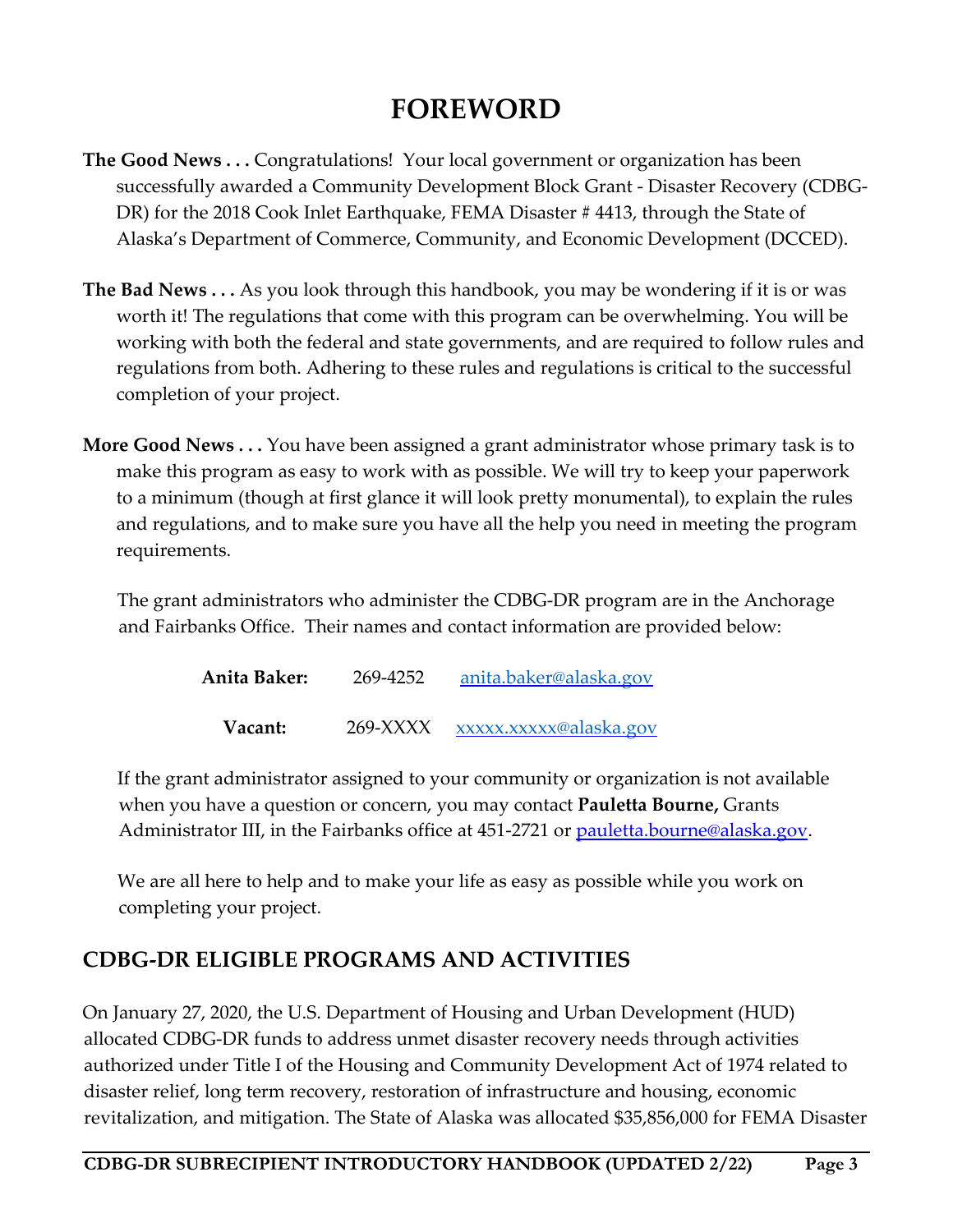No. 4413 (the 2018 Cook Inlet Earthquake), with \$1,1434,400 or 5% for State Administration and \$4,302,720 or 15% for State Planning, and a minimum of \$22,947,600 to be expended within the Municipality of Anchorage, and the remaining \$5,737,200 to be expended within the Matanuska-Susitna Borough and the Kenai Peninsula Borough. A minimum of 70% CDBG-DR funds must be used to serve or benefit Low-Moderate Income Households.

The following are CDBG-DR eligible programs: Housing, Public Infrastructure, Economic Development/Revitalization, and Planning.

The following are eligible Housing Activities: Voluntary Housing Buyout Program/Housing Relocation Services Program, Local Acquisition Program, Home Repair Program, and HUD-Assisted Housing Program. Additional housing activities may be added at a later time.

The following are eligible Public Infrastructure activities: Category C (Roads and Bridges), Category D (Water Control Facilities), Category E (Buildings & Equipment), Category F (Utilities), and Category G (Other, Parks, Recreational Facilities, Fish Hatcheries). These projects will only be considered after you have applied and have been denied by FEMA.

The following are eligible Economic Development/Revitalization activities: Loans/Grants, Job Training, Commercial/Retail District Improvements, and Workforce Creation/Retention. Additional economic development/revitalization activities may be added at a later time.

The following are Planning activities: Integration of the Local Hazard Mitigation Plan and the Comprehensive Land Use Plan, Neighborhood Development Plan, and Infrastructure Plan. Additional Plans may be added at a later time.

The Grantee must ensure that all activities funded with CDBG-DR funds meet the criteria for one of the CDBG-DR program's National Objectives, as defined in 24 CFR 570.208. For example, the project meets the housing needs for low and moderate-income households; or aids in the prevention or elimination of slums or blight by providing code enforcement, infrastructure, and/or commercial rehabilitation; or meets an Urgent Need due to existing conditions which pose a serious and immediate threat to health/welfare of the community and the existing conditions are recent or recently became urgent.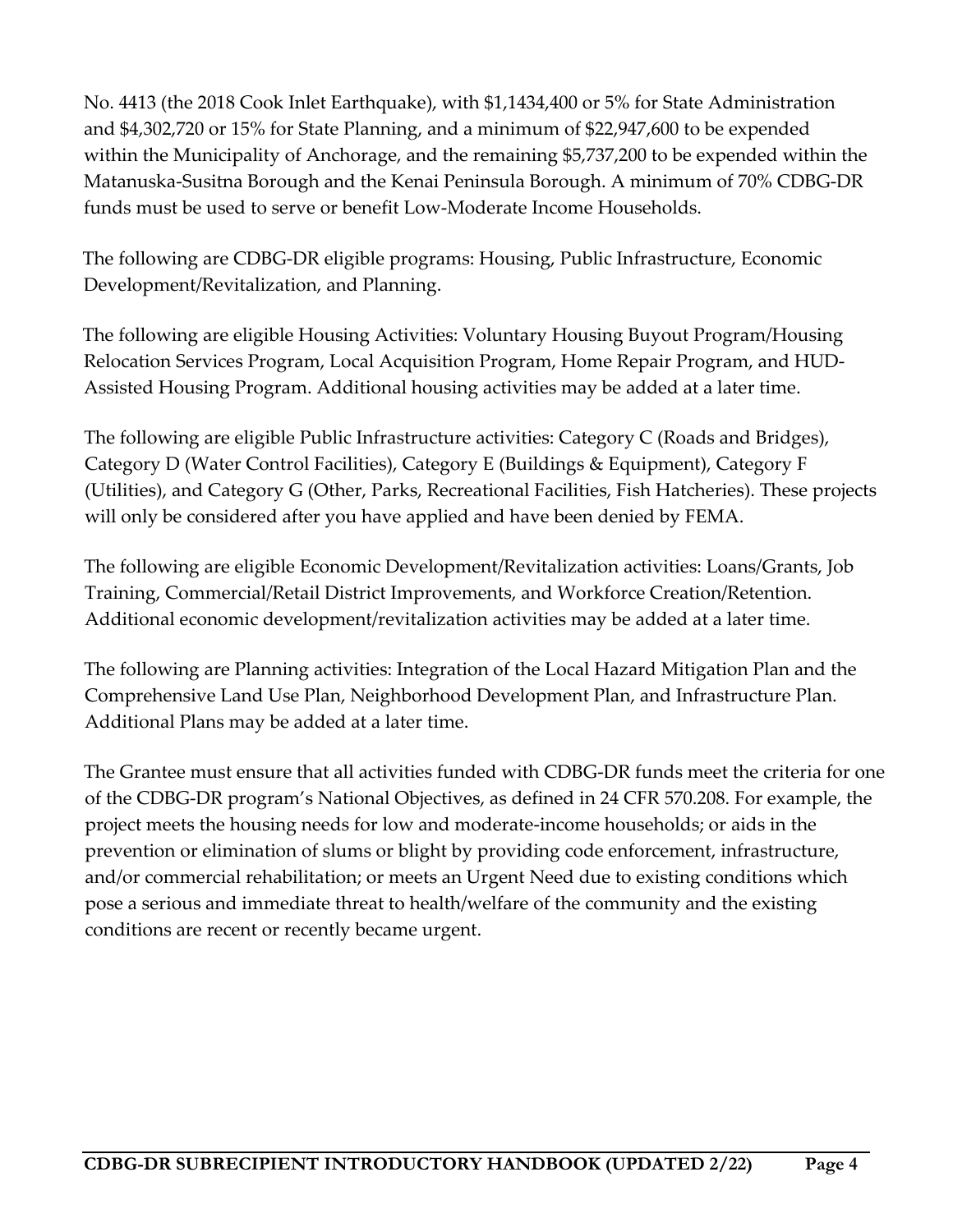# **PART I**

# **Getting Started — Pre-Agreement Requirements**

### **DESIGNATED OFFICIAL (PROJECT MANAGEMENT/SIGNATORY AUTHORITY)**

In your pre-agreement paperwork, we will send you a form called "Signatory Authority." We automatically designate the chief elected official (usually the Mayor) or your organization's Chief Executive Officer (CEO) as the person responsible for signing the Subrecipient Agreement (the "Agreement"), any amendments, and all financial reports. Since this can be a problem for some local governments and organizations, you have the option of designating specifically who will be responsible for managing the project, for signing the Agreement and amendments, and for completing and signing the financial reports. These may or may not be the same person(s).

For example, you may want your Mayor or CEO to sign the Agreement and any amendments, but would prefer your Finance Officer or Administrator complete and sign the financial reports. By filling out this form, you may do so. To expedite your CDBG-DR reimbursement, it is your responsibility to make sure your grant administrator is notified of any changes of signatory authority by submitting an updated form as these changes occur.

*There is one important consideration in filling out this form.* The Mayor or CEO signs the bottom of the Signatory Authority form, effectively delegating authority to the person(s) designated on the form. Regardless of who will be signing the documents during the Agreement term, *the subrecipient (local government) will be ultimately responsible* for making sure the Agreement is carried out properly and that all funds are expended properly.

#### **TRANSPARENCY ACT**

DCCED is required to report information on subrecipients receiving funds under a federal grant per the Federal Funding Accountability and Transparency Act (FFATA). Information is reported in the FFATA Subaward Reporting System (FSRS). In the interest of furthering federal spending transparency, the subaward information entered in the FSRS will then be displayed on <u>www.USASpending.gov</u> and will be associated with the state's total award.

All recipients are required to have or obtain a Dun and Bradstreet (DUNS) number and to register with the Central Contractor Registration (CCR). If you do not have a current DUNS # and CCR, there is information about how to obtain a DUNS # and how to register your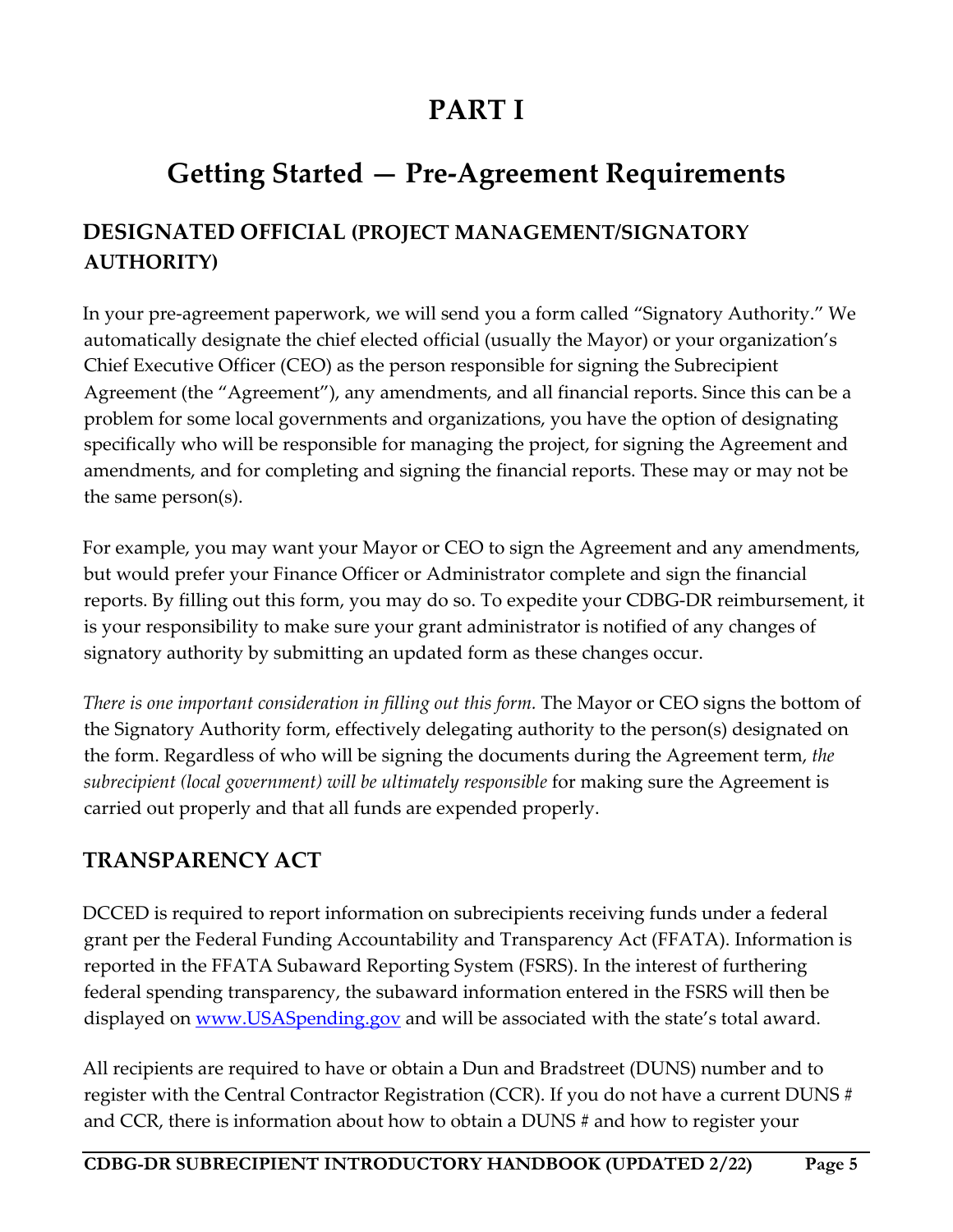organization under the Central Contractor Registration online at: [http://www.sam.gov](http://www.sam.gov/) and [http://www.dnb.com.](http://www.dnb.com/) Please begin this process right away. The DUNS # and CCR will need to be kept current throughout the term of the Agreement.

### **SITE CONTROL**

If your Agreement involves the use of land in any manner (building on it, burying a tank under it, running power lines across it, etc.), you or your General Contractor/Developer or Beneficiary must establish site control.

Most of this section is excerpted from **"Capital Project Management, a Guidebook to Help Communities Prepare for Construction Projects,"** published by the former DCRA's Municipal and Regional Assistance Division (MRAD). Why? Because they are the experts when it comes to site control.

The site control requirements depend upon the nature of the project. For example, if a permanent building is to be constructed, it is advisable to obtain title to the land (by deed) or, at least, a right to use the land for the expected life of the structure (a lease for 20 years at the minimum). For utility projects such as electrical, water and sewer lines, obtaining an easement might be less expensive and is usually sufficient for site control.

#### If land has been transferred from the

Federal or State government to another party, the conveyance document should be on record at the appropriate District Recorder's office. The address of the District Recorder's office serving any given community may be obtained from the State Recorder's Office:

If the project is located within a Federal townsite, the BLM Alaska State Office must be contacted. They are responsible for issuing land deeds to Alaskan villages. The trustee owns and manages townsite lands until a deed is issued.

**State Recorder/Administration 550 W. 7th Ave, Ste 1210 Anchorage, AK 99501-3564 (907) 269-8882 Fax: (907) 269-8912**

**US Department of the Interior Bureau of Land Management Alaska State Office 222 West 7th Avenue, #13 Anchorage, AK 99513 (907) 271-5960**

If the land to be used is in an unincorporated ANCSA village, or if you are simply not sure of its status, provide your grant administrator with a **legal description** of the parcel, and a map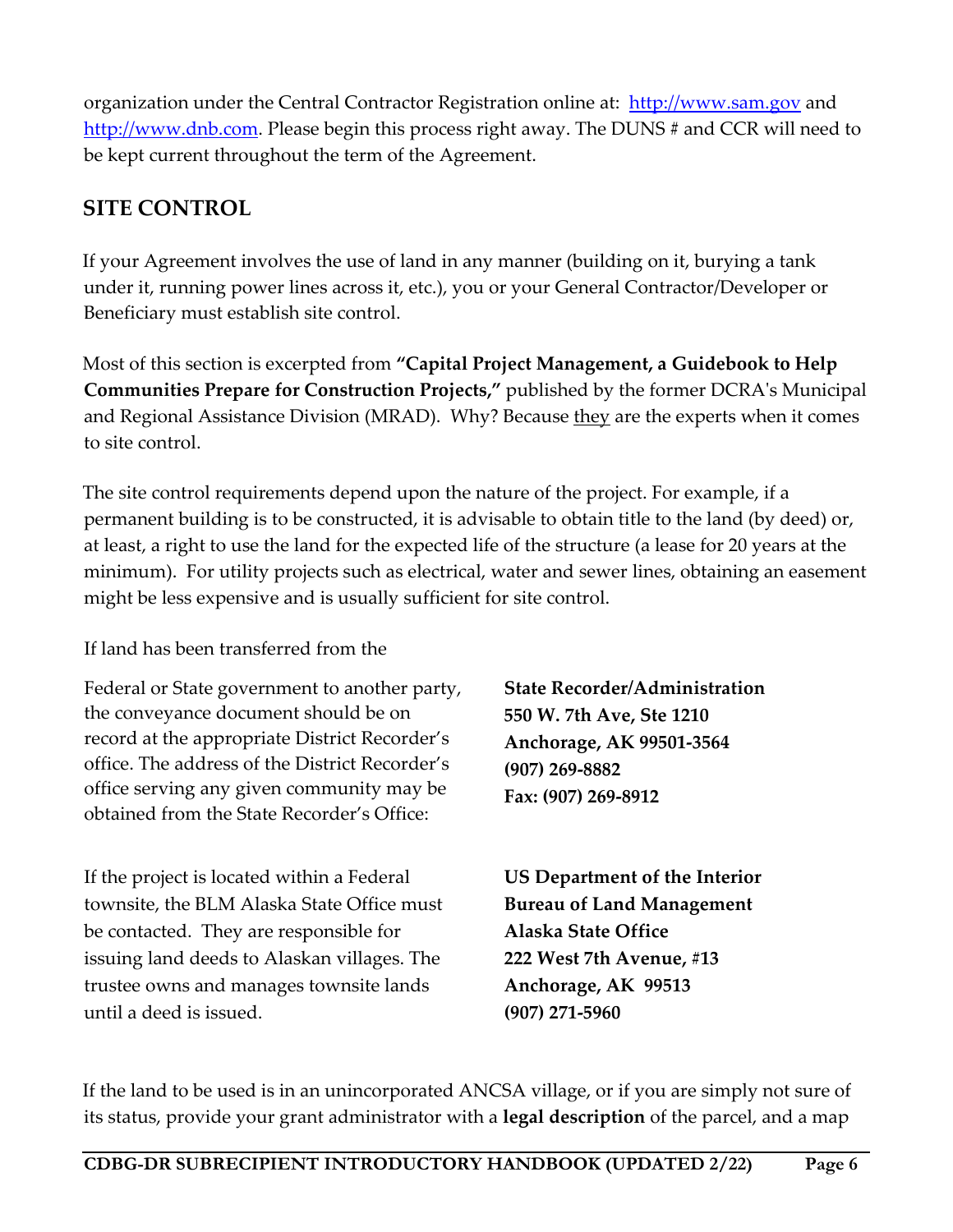of the area showing the location of the parcel, and we will request a determination for you. In ALL cases, site control must be established before any funds can be obligated or expended on your Agreement. This can take time, so ask for an opinion as soon as possible.

# **UNIFORM RELOCATION ASSISTANCE AND REAL PROPERTY ACQUISTION POLICIES ACT**

Each CDBG-DR eligible activity involving the acquisition, demolition, or rehabilitation of real property or displacement of persons for a project or program with HUD financial assistance will be required to follow the requirements stated under the implementing regulations of 24 CFR part 42, which requires a residential anti-displacement and relocation assistance plan. For guidance contact your grant administrator.

#### **ENVIRONMENTAL REVIEW**

As part of the Agreement negotiation process, and before you may incur costs or expend any funds, a complete and documented environmental review must be completed per HUD's requirements. These environmental review responsibilities include meeting the requirements of the National Environmental Policy Act (NEPA), HUD Environmental regulations at 24 CFR Part 58, and other related federal environmental laws and executive orders.

Since this is a large subject, we will not go into detail in this handbook — there will be plenty of opportunities for that later. However, there are two important considerations here:

- 1. We (your grant administrators) understand this stuff, and will help with the paperwork in any way we can;
- 2. The process takes up to 60 days to complete so your entire project timeline depends on how quickly we get started on the environmental review process. Once again, work cannot begin and money cannot be spent before this process is completed.
- 3. In the meantime, you may conduct activities which are categorically excluded from NEPA review. For example, you may conduct additional market research, promote your program, accept applications for assistance, issue solicitations, and establish policies, procedures, and systems.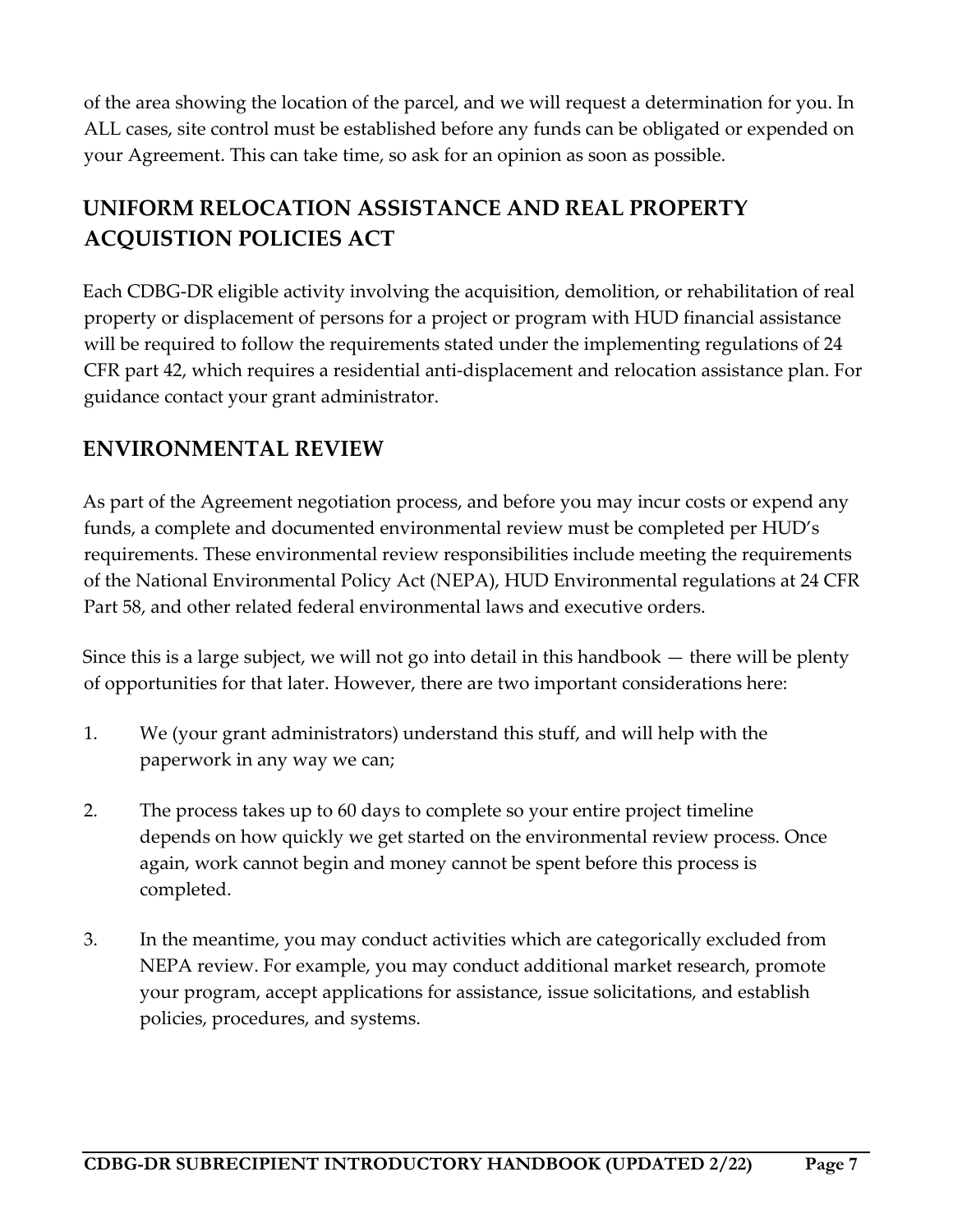### **LEAD-BASED PAINT**

The *Renovation, Repair and Painting Rule (RRP Rule)* finalized in April 2008 under the Residential Lead-Based Paint Hazard Reduction Act of 1992 became fully effective on April 22, 2010. This rule requires that all contractors and vendors performing renovation, repair and painting projects that disturb lead-based paint in homes, child care facilities, and schools built before 1978 be certified and must follow specific work practices to prevent lead contamination. Renovations is broadly defined as any activity that disturbs painted surfaces and includes most repair, remodeling, and maintenance activities, including window replacement. This is a requirement for residential structures assisted with CDBG-DR funds. Additional information is available via the internet at

[https://www.hud.gov/program\\_offices/healthy\\_homes/enforcement/disclosure.](https://www.hud.gov/program_offices/healthy_homes/enforcement/disclosure)

#### **PERMITS**

You (the subrecipient or your General Contractor/Developer/Beneficiary) are responsible for determining which permits may be required for your project. We advise you to contact your local Building Department or the Department of Environmental Conservation (DEC) office closest to you. They should be able to assist you with what permits you may need and advise you which agency(ies) to talk to regarding those permits.

#### **State of Alaska**

#### **Department of Environmental Conservation**

Northern Regional Office Southcentral Regional Office Southeast Regional Office 610 University Avenue 555 Cordova Street 410 Willoughby Ave., Suite 303 Fairbanks, AK 99709-3643 Anchorage, AK 99501 Juneau, AK 99801-1795 (907) 451-2100 (907) 269-7633 (907) 465-5066

#### **INSURANCE**

You (the subrecipient) may not start work on a project until you have obtained all the insurance required to protect project workers, the public, and your own interests. Insurance can be obtained from many different sources. You should shop around for bids from several companies to get the best coverage for the best price. Listed below are the types of insurance that are required, as well as some policies that are optional depending upon the local government's or organization's needs and concerns:

**Workers' Compensation Insurance —** State law (AS 23.30) requires the local government or organization to procure and maintain Workers' Compensation Insurance for all employees engaged in work during completion of the project.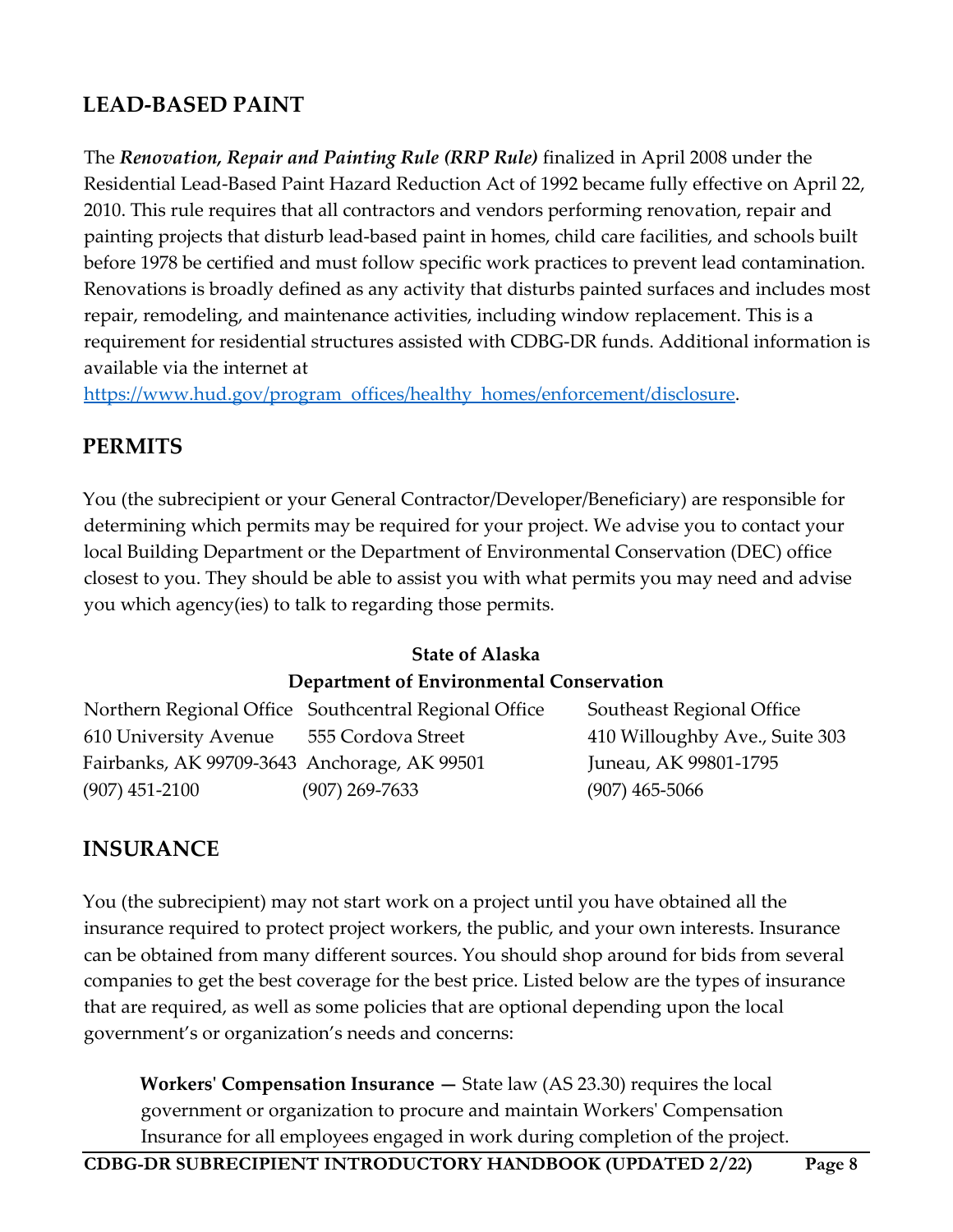**Vehicle Liability Insurance —** State law (AS 21.89) requires that all vehicle owners maintain at least a minimum of insurance coverage against loss from the liability imposed by law for damages arising out of the ownership or use of a vehicle.

**General Liability —** The local government or organization must procure and maintain a liability policy to protect itself and its workers from claims due to accidents.

**Builder's Risk Insurance (optional) —** The local government or organization may want to obtain fire, theft, vandalism and other kinds of insurance coverage, either for the whole project or some part of the project.

**Hazard Insurance —** The local government or organization must procure and maintain hazard insurance coverage for unusual events such as fire, windstorms, flooding or earthquakes.

**Professional Liability Insurance (optional) —** The local government or organization should consider requiring contractors (including architects, engineers, etc.) to obtain this insurance to cover any negligent acts of the contractor, subcontractor or anyone directly or indirectly employed by them. This coverage provides extra protection for the grantee.

We will provide you with additional information regarding the required amounts of insurance coverage. You must be able to show proof of this insurance by having your Insurance Carrier provide your grant administrator with a Certificate of Insurance, on which DCCED is named as an interested party.

This does not mean that the state is a party to your insurance contract; it means that the state will be automatically notified of any changes in your insurance coverage.

#### **PROCUREMENT STANDARDS**

You are required to establish procurement policies and procedures based on full and open competition consistent with the requirements of 24 CFR 570.489(g). This includes an evaluation of cost or price of all services, supplies, and materials. Procurements must conform to applicable Federal law and regulations.

The regulation governing procurement is subject to U.S. Office of Management and Budget 2 CFR Part 200 Subpart D – Procurement Standards 318-326.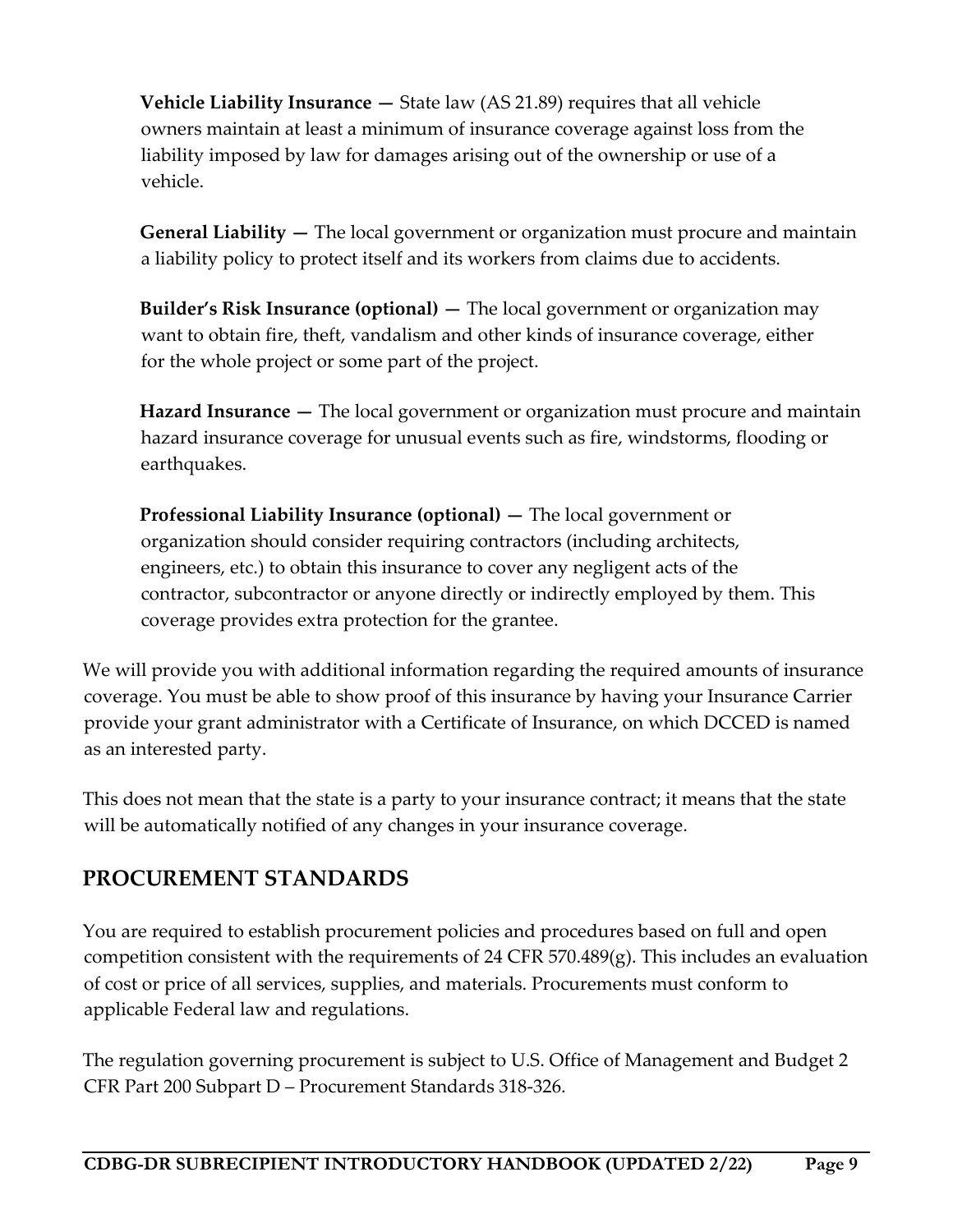You may use whichever of the following procurement methods applies:

*U.S. General Services Administration (GSA)'s Disaster Purchasing Program* — Allows state and local governments to buy supplies and services directly from all GSA Schedules to facilitate disaster preparation, response, or major disaster recovery.

*Small Purchase Procedures* — Relatively simple, informal procurement methods for obtaining services, supplies or other property which do not cost more than \$250,000. If small purchase procedures are used, price or rate quotations must be obtained from an adequate number of qualified sources.

*Competitive Sealed Bids* — Through formal advertising, sealed bids are publicly solicited and a firm-fixed price contract is awarded to the responsive bidder whose bid, conforming with all material terms and conditions of the invitation for bids, is the lowest price.

*Competitive Proposals* – The technique of competitive proposals is normally conducted with more than one source submitting an offer, and either a fixed price or cost-reimbursement type contract is awarded. It is generally used when conditions are not appropriate for the use of sealed bids.

*Noncompetitive* — Noncompetitive negotiations may be utilized only under very limited circumstances. Must document that other methods were not feasible by: item or service was only available from single source; public emergency or condition requiring urgency existed which did not permit the use of competitive procurement; competition is determined to be inadequate after receiving proposals from numerous resources.

Regardless of the method used, you must keep records of all your purchases. These records must include (but are not limited to) reasons for the procurement method chosen, reason for the selection/rejection of bidder, and the basis for the cost or price. You must also establish and follow procedures for making sure that your successful bidder fulfills its promises.

### **HUD REFORM**

As part of the new HUD Reform Act (24 CFR Part 12, et al), which is designed to ensure greater accountability and integrity in the way in which HUD makes assistance available under its programs, we must require that you fill out and submit a HUD Applicant/Recipient Disclosure/Update Report. This report, and specific instructions for filling it out, will be sent to you by your grant administrator. This is another requirement which must be completed *prior*  to incurring any costs or expending any CDBG-DR funds.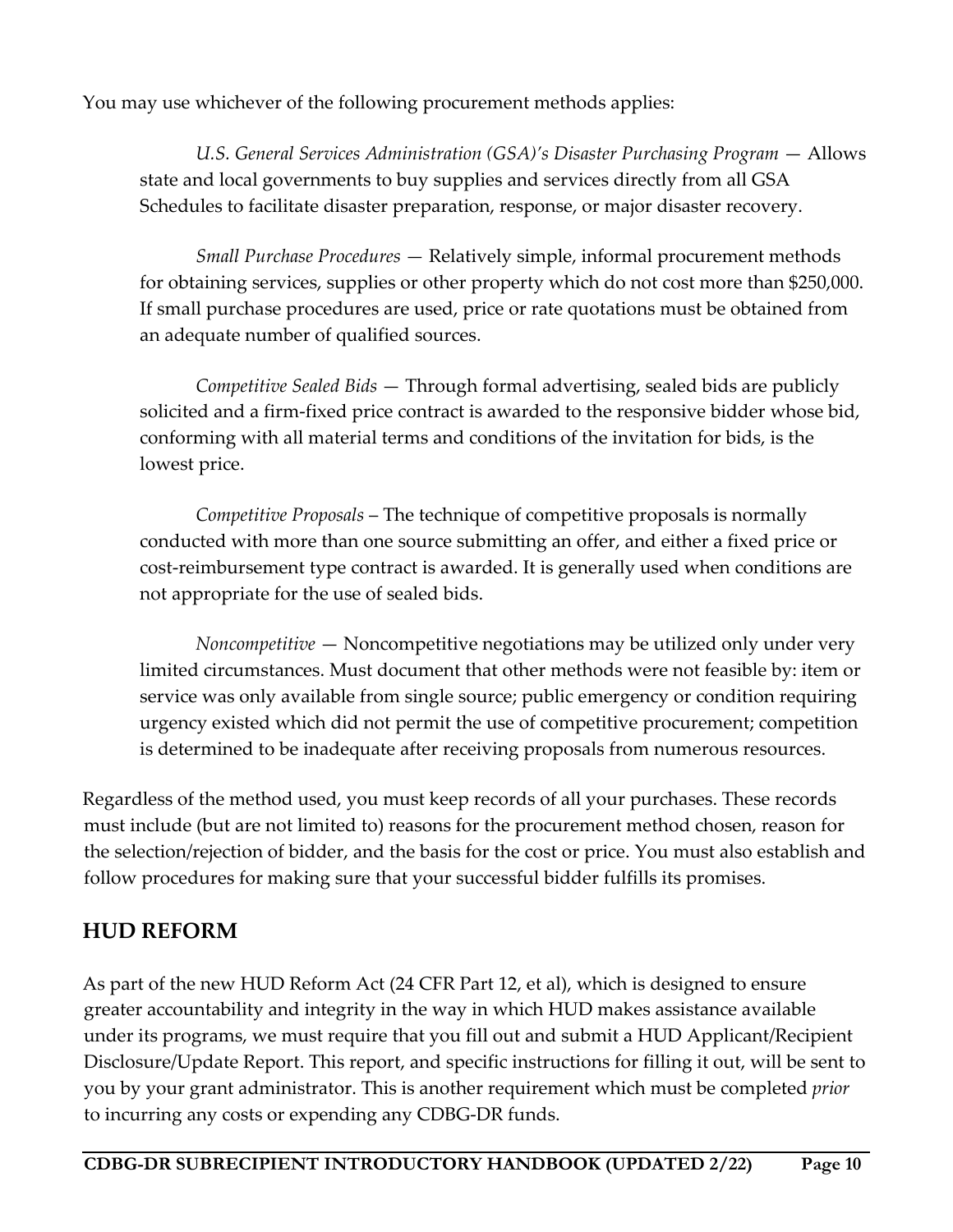### **LABOR STANDARDS**

There are three ways labor can be performed and paid for under a CDBG-DR Agreement. These are **Force Account Labor** and **Davis-Bacon Contracted Labor** or a **combination of the two**.

**FORCE ACCOUNTING** is a term describing a construction project in which a local government or organization (you, the subrecipient) serves as the contractor and constructs a project "in-house" using local labor. This applies to all labor, not just construction labor. In a force accounting project, workers are hired directly by the local government as employees. The local government or organization bears the final responsibility for hiring and firing employees, setting wages, paying wages and making appropriate payroll deductions. Using the force accounting method is usually less expensive. **However, the consideration to use force accounting to construct a community project should not be undertaken lightly.** Force accounting is not necessarily the best approach for every community, or for every project. Force account projects can be the ultimate test of a community's administrative abilities.

Two questions should be kept in mind when considering if to use force accounting for a construction project. The first is if the local government or organization can handle the technical aspects and labor requirements of the project. The second is if the local government or organization, and the community, have the **commitment** to provide the labor force, training programs and support necessary to successfully complete a force account project. These two critical questions need to be carefully considered and answered before starting a force account project. One of the major benefits of force accounting is the opportunity to employ and train residents. A local government or organization should evaluate the size and talents of the resident labor force to determine what part of the job can be done by local people, and how many people will need to be hired from outside the community.

**DAVIS-BACON CONTRACTED WAGES** apply when a subrecipient chooses to contract out an entire project, without using force accounted labor. The Davis-Bacon Act does **NOT** apply to new construction and rehabilitation of housing with 1-8 dwelling units. Labor in this case falls under several federal laws; the three basic applicable laws are the **Davis-Bacon Act**, the **Copeland AntiKickback Act**, and the **Contract Work Hours and Safety Standards Act.** This form of labor carries with it extensive requirements, including a formal bid process, preconstruction conferences, certified weekly payrolls, U.S. Department of Labor wage rates, periodic worker interviews, etc. If your project will be constructed using Davis-Bacon labor, your grant administrator will contact you with a comprehensive manual of requirements and guidelines to assist you in fulfilling all the conditions associated with this type of construction.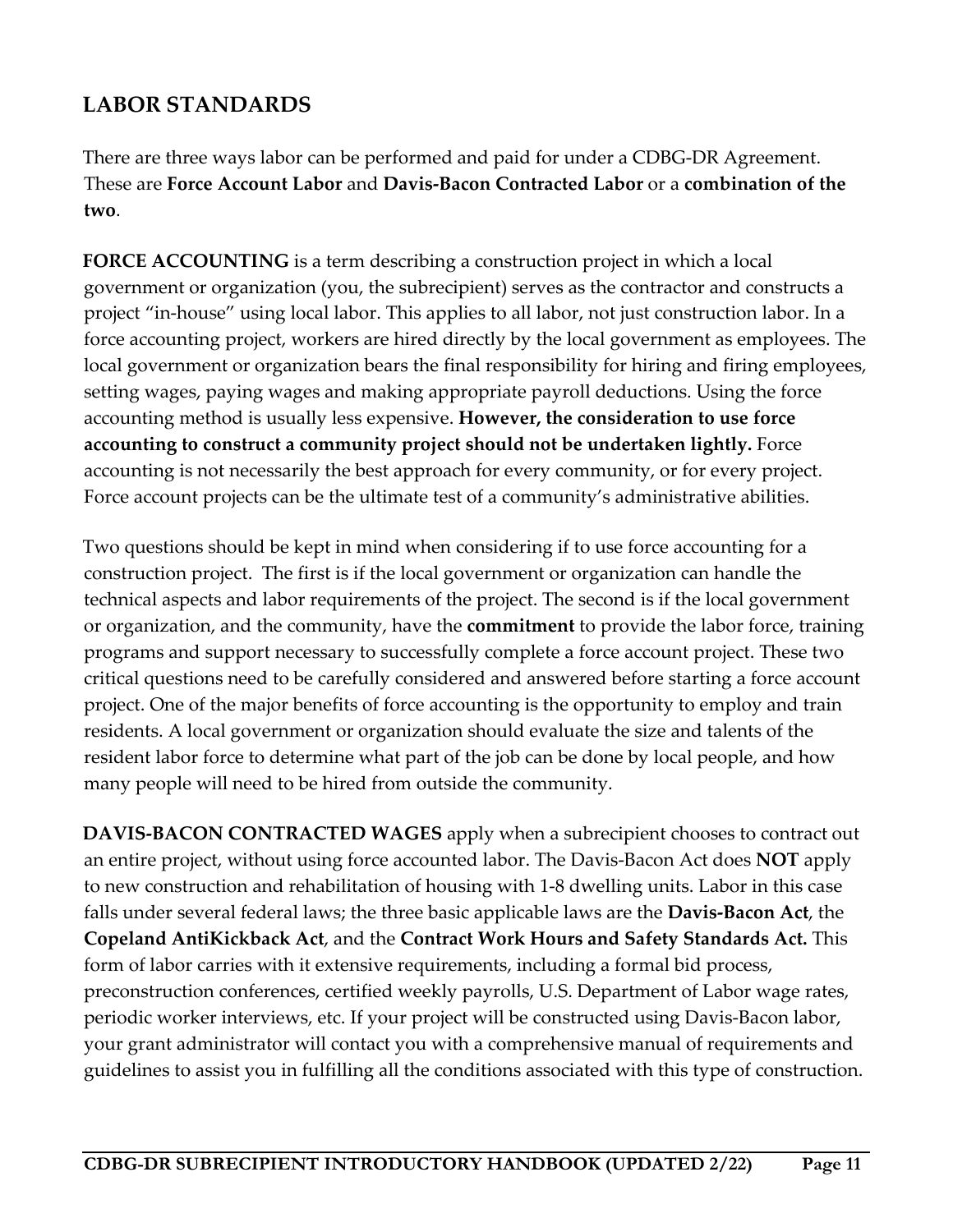Once you have selected the contractor to whom you want to award the contract, and before signing the contract, you must verify that the contractor is not ineligible (i.e., debarred) from participation in Federal programs. The U.S. General Services Administration maintains a list of contractors that have been found in violation of the labor standards or other federal requirements and therefore have been declared ineligible for participation in federally-assisted construction projects. To verify that the contractor is not debarred do a search on-line at *[https://www.sam.gov.](https://www.sam.gov/)*

The State of Alaska also maintains a list of entities debarred from bidding or working on public construction projects within Alaska. That list can be accessed on-line at *[http://labor.state.ak.us/lss/debarments.htm.](http://labor.state.ak.us/lss/debarments.htm)*

### **THE BUDGET**

The budget for your CDBG-DR project consists of several line items (such as labor, fringe benefits, contractual, materials, administration, etc.). You may want to obtain estimates and/or quotes. Don't forget the shipping costs. With more details, your budget will be more accurate. During the Agreement negotiation process, your grant administrator may ask that the line item budget that you submitted with your original funding proposal be modified. The finished project budget should be as accurate as possible. Once we come to an agreement on the budget, it will be included in your Agreement.

#### **SUBRECIPIENT AGREEMENT TERM / PROJECT TIMELINE**

You were asked to submit a timeline with your funding proposal. When your project was awarded, that timeline most likely was only a guideline, and will need further refinement before your Agreement can be written. Several factors of which you may not have been aware (such as environmental review) could move the start date of the project. Your grant administrator may ask you to submit a revised timeline for the project during the Agreement negotiation process. It is important that you be as realistic and accurate as possible in producing this timeline. Due to federal timelines which the state must meet in the delivery of this program, we make every effort, and request subrecipients to make every effort, to keep the project timeline within 12 to 24 months of the time of award.

### **CIVIL RIGHTS**

Because the CDBG-DR program is funded by the federal government, you will be asked to follow several civil rights requirements and procedures that come with all federal funds. Basically, these laws make it illegal for the state or its political subdivisions to discriminate in employment, places of accommodation, sale or rental of real property, and financing and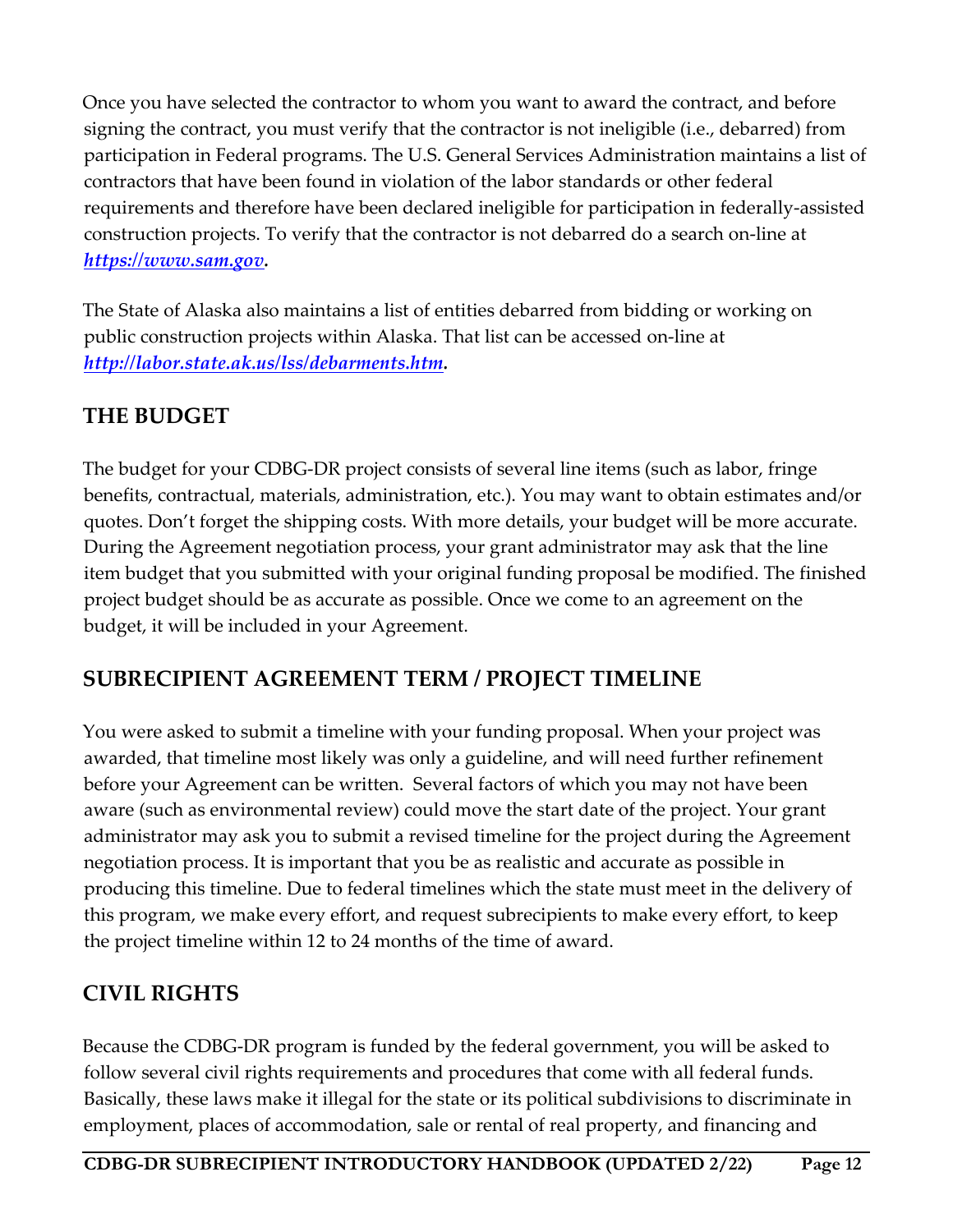credit practices because of race, religion, color, national origin, sex, handicap status, age and marital/family status. Your acceptance of these requirements will be included in Appendix D of your Agreement. The best approach is to work with your grant administrator in making sure all the required policies and procedures are established. The civil rights requirements involved are outlined on the following page. These are meant as an overview; we will provide additional information to you during the Agreement negotiation process.

**Equal Employment Opportunity / Affirmative Action Policy Resolution —** You must follow equal employment guidelines in advertising vacancies within your labor force. This is for employment in general, not just for this project. We must be able to determine from your files the composition of your entire staff by sex, race, handicap status, and national origin. You must display EEO posters (we can provide these for you) where they can easily be viewed by all employees and potential employees. You must have a written EEO policy and/or affirmative action plan (most likely included in your personnel policies). A sample policy will be provided for you.

**Fair Housing Resolution —** You must have a fair housing resolution stating, in part, that discrimination because of race, color, religion, sex, family status or national origin is prohibited in the sale, rental, leasing and/or financing of housing or land to be used for construction of housing, or in the provision of brokerage services. This policy is required even if your CDBG-DR project does not involve housing in any way.

**Policy of Nondiscrimination on the Basis of Handicapped Status —** You must have a policy which states that you (the subrecipient) do not discriminate on the basis of handicapped status in the admission or access to, or treatment of employment in its federally assisted programs or activities. You must also designate a specific person who will coordinate compliance with these requirements.

**Residential Anti-displacement and Relocation Assistance Plan —** You must have a policy or plan that assures, in part, that you will replace all occupied and vacant occupiable low/moderate-income dwelling units demolished or converted to another use in connection with use of CDBG-DR funds.

**Americans With Disabilities Act (ADA) —** You must certify that you will comply with the regulations, policies, guidelines, and requirements of the ADA as they relate to your application, acceptance, and use of funds for this project.

The Alaska Human Rights Commission is charged by law to enforce Alaska Human Rights laws. We encourage you to contact the Alaska Human Rights Commission if you have any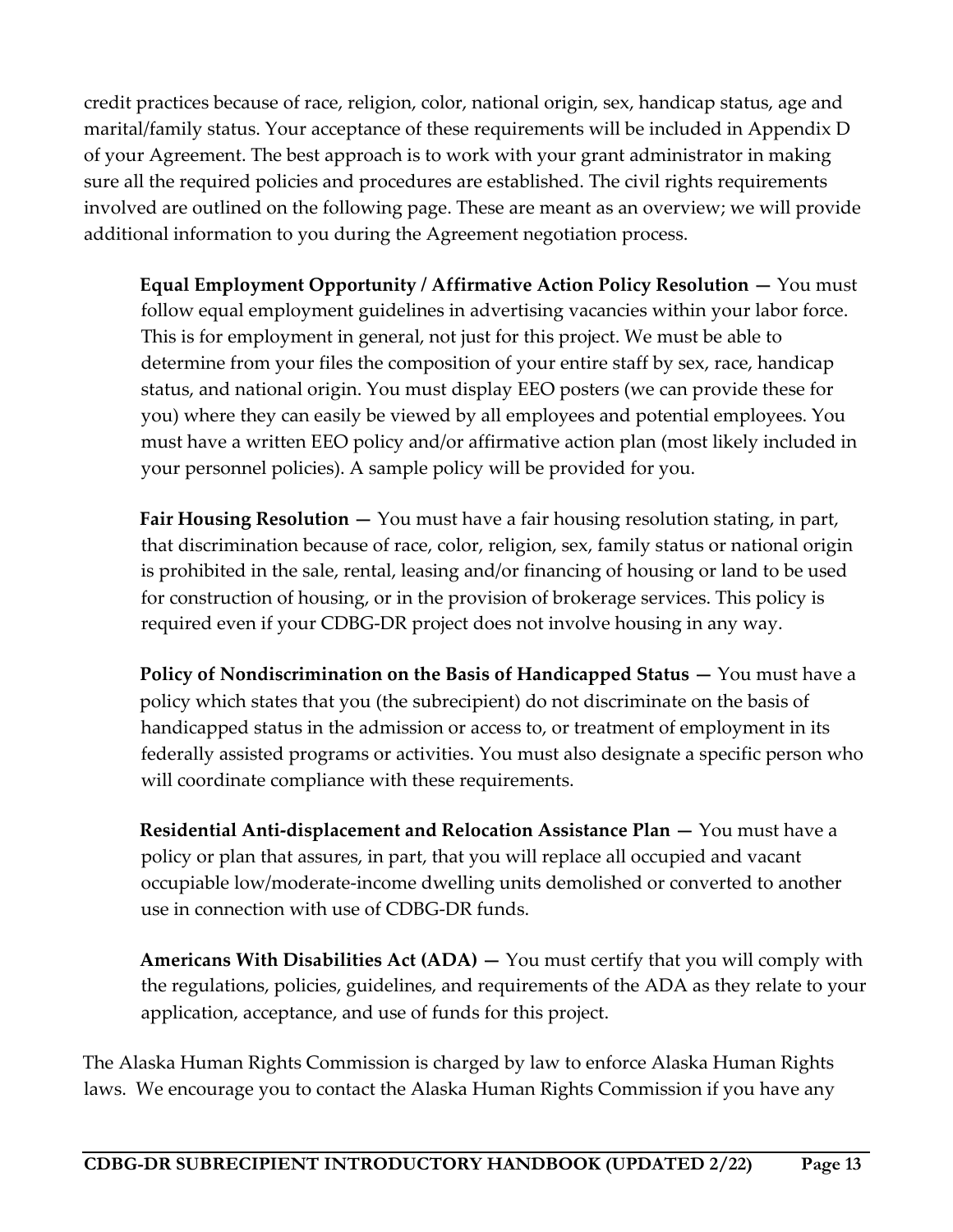questions or if you need assistance in reviewing your current procedures or establishing new ones to ensure Human Rights compliance.

Again, we will discuss these civil rights requirements with you in greater detail during the subrecipient negotiation process. At this point, it would be a good idea to review all your civil rights policies and become familiar with what is already in place. This will speed up the process of meeting any additional requirements, and allow your project to start sooner.

### **SECTION 3**

Section 3 of the Housing and Urban Development Act of 1968, as Amended by the Housing and Community Development Act of 1992 (12 U.S.C. 1701u) (24 CFR Part 75) applies to projects involving the construction or rehabilitation of housing (including reduction of leadbased paint hazards), or other public construction such as community facilities, street repair, sewage line repair or installation, updates to building facades, etc.

Section 3 is a provision that helps promote local economic development and individual selfsufficiency. The Section 3 program requires that recipients of certain HUD financial assistance, which includes CDBG-DR funds, to the greatest extent feasible, opportunities for training, employment, and other economic opportunities be given to low- and very low-income residents about projects and activities in their community.

The requirements of Section 3 apply to recipients of \$200,000 or more. Contractors or subcontractors that receive contracts more than \$200,000 for Section 3-covered projects are also required to comply with the Section 3 regulations.

To ensure compliance with Section 3 policies you will be responsible to:

- Notify the Section 3 residents in your community of employment and contracting opportunities.
- Facilitate employment and training of Section 3 residents.
- Incorporate the Section 3 Clause in all contracts issued.
- Inform contractors of the Section 3 requirements.
- Assist contractors with compliance of Section 3 requirements.
- Document and report compliance actions.

# **DUPLICATION OF BENEFITS**

Your local government or organization must identify all applications for federal grants and verify that CDBG-DR funds will be not used for a project that is reimbursable by the Federal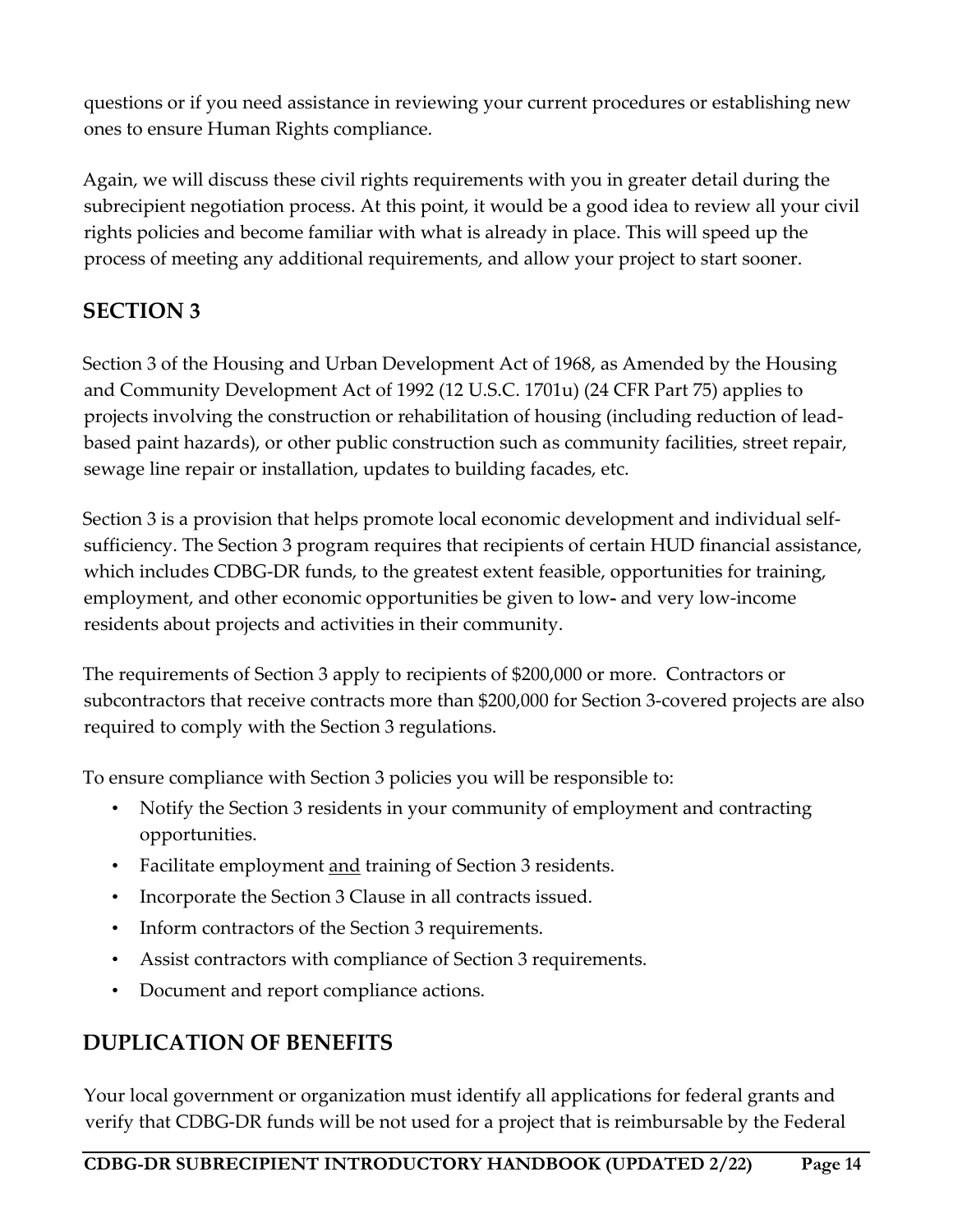Emergency Management Agency (FEMA), the Army Corps of Engineers (USACE), insurance, or another source due in part to the restrictions against duplication of benefits.

The local government or organization shall not carry out any of the activities under the Agreement in a manner that results in a prohibited duplication of benefits as defined by Section 312 of the Robert T. Stafford Disaster Relief and Emergency Assistance Act (42 USC 5155) and described in the Appropriations Act. The local government or organization must comply with HUD's requirements for duplication of benefits, imposed by the Federal Register notice(s) that govern the use of CDBG-DR funds available under the Agreement. A violation will result in the local government or organization being denied reimbursement for expenses.

#### **SUBROGATION AGREEMENT**

Your local government or organization must agree to a limited subrogation of any future awards related to the 2018 Cook Inlet Earthquake to ensure duplication of benefits compliance. Assisted communities or organizations must agree to repay any duplicative assistance if they later receive other disaster assistance for the same purpose.

#### **URGENT NEED**

In very rare circumstances, i.e. urgent and emergent situations, your local government or organization may be authorized to expend funds in advance of completing the Agreement. These circumstances can be discussed with your grant administrator when the need arises.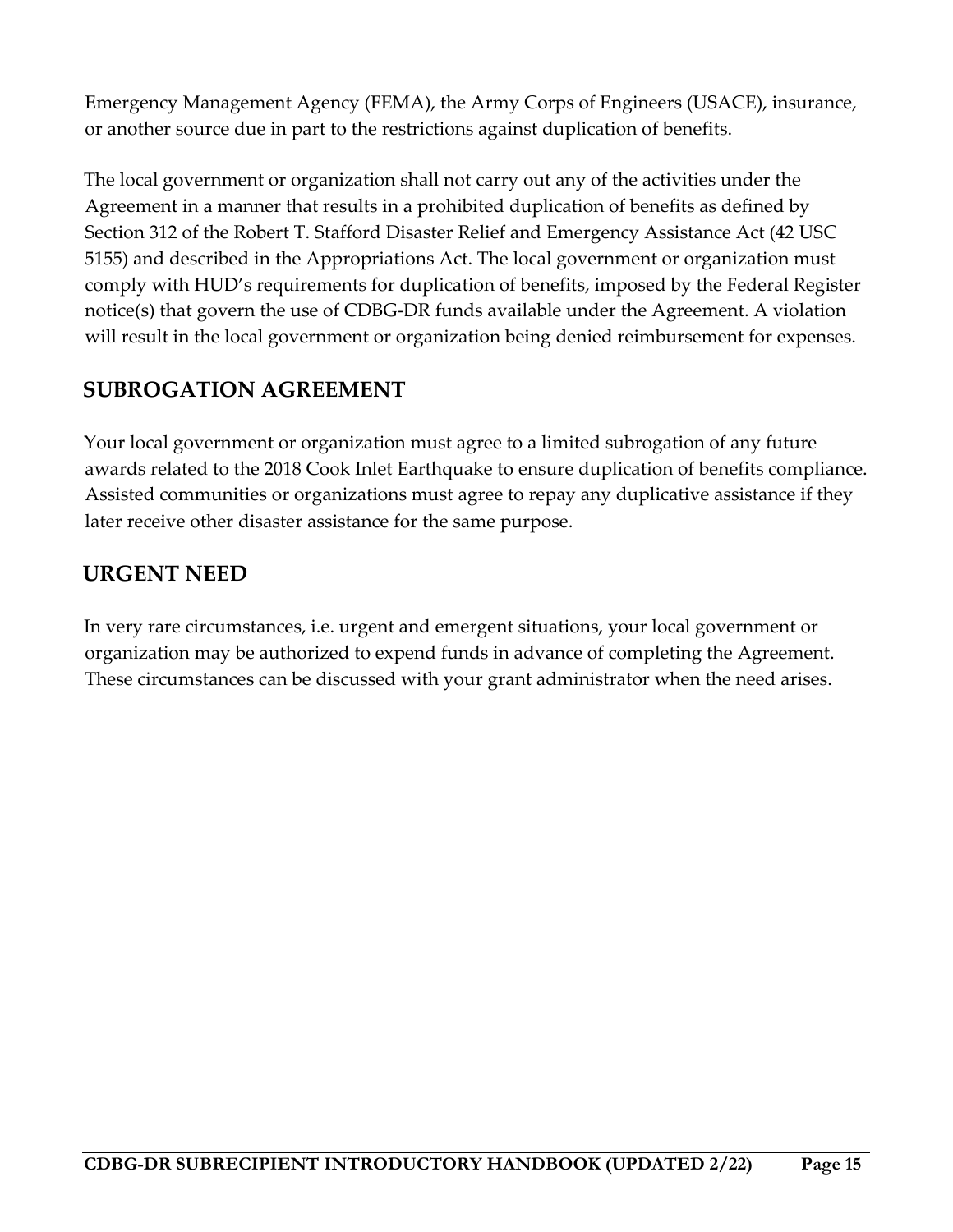# **PART II**

# **The Subrecipient Agreement**

#### **SIGNATURE**

Your signature on the front of this document constitutes acceptance of and agreement with all provisions in the document. It is very important that you are familiar with those provisions before signing this document.

#### **STANDARD PROVISIONS**

When you sign your Agreement, you are certifying that you fully understand and will comply with the "Standard Provisions," so it is very important that you read and become familiar with them. Everyone involved with the project on an administrative level should be familiar with these provisions. Some of these are of importance:

**Article 6. Reports —** *"The Subrecipient, shall furnish the Department with periodic reports as it may request pertaining to the activities undertaken pursuant to this Agreement…",* When you sign this Agreement, you are agreeing in part to furnish the required reports under this Agreement. Failure to do so can be considered a breach of contract on the subrecipient's part.

**Article 13. Obligations Regarding Third-Party Relationships —** *"...The Subrecipient shall remain fully obligated under the provisions of this Agreement notwithstanding its designation of any third party or parties of the undertaking of all or any part of the project described herein..."* This means that if any of the work will be done by another agency (perhaps the Village Council or the ARDOR, or a private consultant or contractor), you as the subrecipient will be held responsible for the terms of the Agreement and the performance of the Agreement. If you choose to maintain a "hands-off" relationship to this Agreement, you are doing so at a considerable risk.

**Article 21. Recovery of Funds —** *"In the event of a default or violation of the terms of the Agreement by the Subrecipient, the Department may institute actions to recover all or part of the project funds paid to the Subrecipient. Repayment by the Subrecipient of CDBG-DR funds under this recovery provision shall occur within thirty (30) days of demand..."* The only way to be sure you do not default or violate any of the terms of the Agreement is to be completely familiar with the terms of the Agreement. Failing to do so can result in having to pay back the CDBG-DR funds.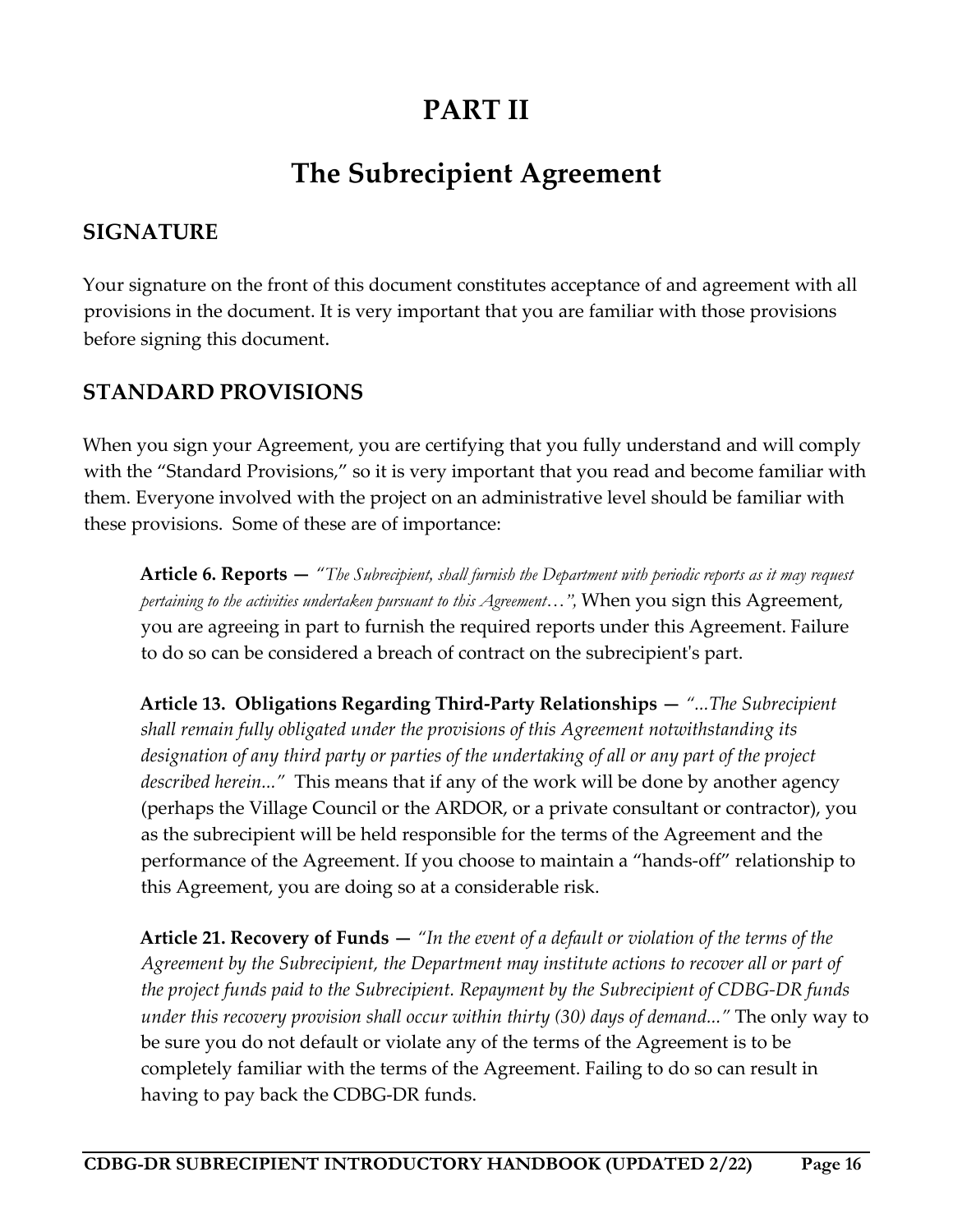#### **SCOPE OF WORK / BUDGET**

Attachment A to the Agreement is called "Scope of Work." It includes the following elements:

**Project Description —** This is a narrative description of the project, and includes some background information, the specifics of carrying out the project, population and low to moderate income (LMI) data, and eligibility data. Subrecipients are responsible for reviewing the prepared narrative before signing the Agreement. Your signature on the Agreement indicates that you agree with this narrative.

**Project Budget and Budget Narrative —** This section includes the budget and a budget narrative, showing use of CDBG-DR funds, and the total project cost. Certain budget modifications can be made as the project progresses. These can be discussed with your grant administrator when the need arises.

**Goals and Timeline –** This section includes the goals and the timeline for the project. For example, how many low- to moderate income households and how many total households will be served by this project. For example, when will the project start and when will the project be completed.

**Project Management/Reporting —** This section outlines subrecipient management responsibilities including signatory authority requirements, separate accounting requirements, and reporting requirements.

**Forms Packet —** Samples of monthly reporting forms. If you would like electronic copies of these forms, contact your grant administrator.

#### **APPLICABLE LAWS AND REGULATIONS**

Appendix D of the Agreement deals with "Special Requirements and Assurances for Federally Funded Projects." For each law listed, there is a summary of the content of that law. It is important that you read this list and the summaries, and request additional information if you need clarification of any of the laws. *Remember, with your signature on this document you are certifying your compliance with these laws.*

#### **AMENDMENTS (MODIFICATIONS)**

Each Agreement has at least one amendment — the close-out amendment. Many Agreements have other amendments as well. These can be done for many reasons, such as budget modifications, time extensions, changes in the scope of work, etc. During the Agreement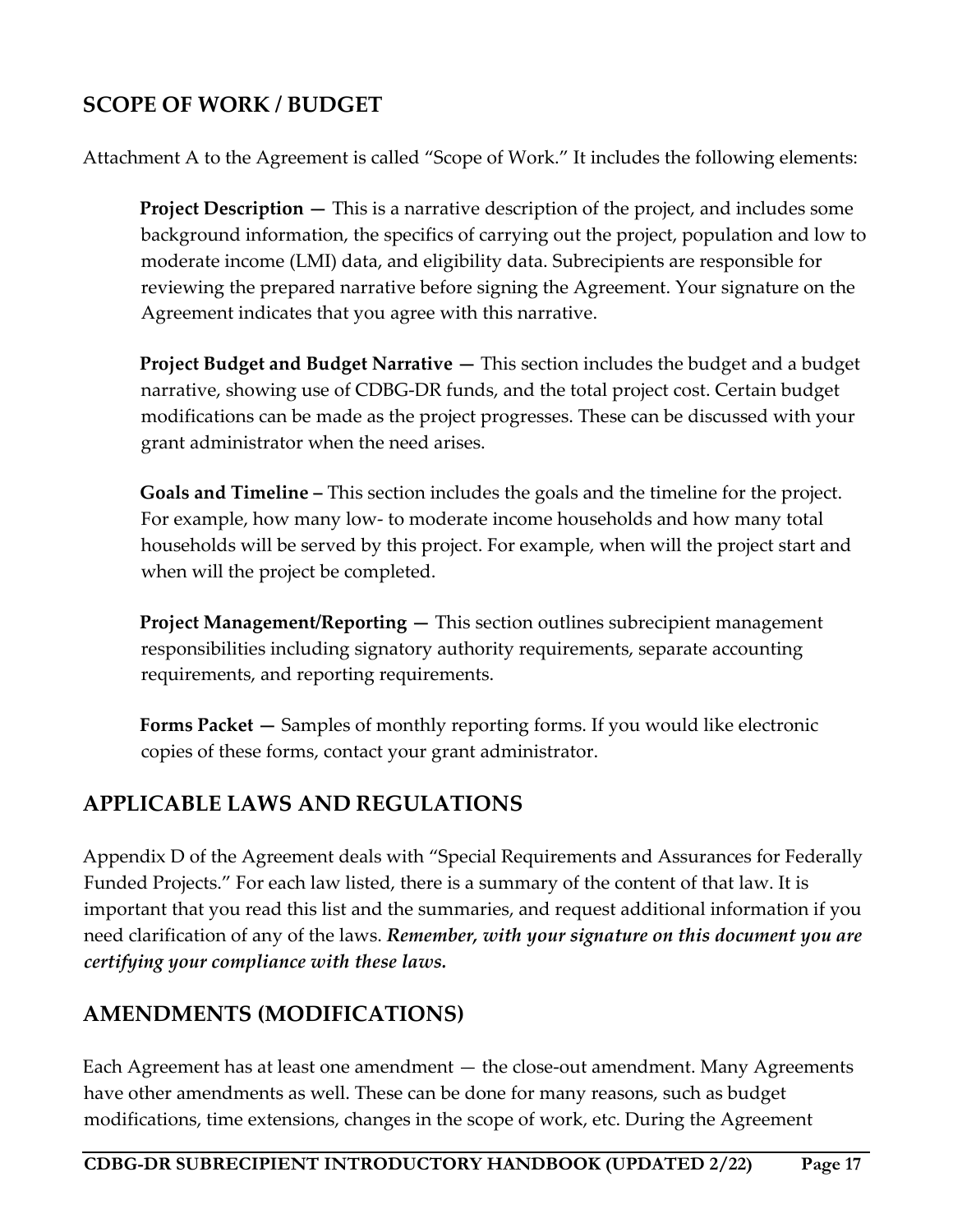period, if you feel the Agreement requires an amendment, you will need to provide a written request to your grant administrator, signed by the person who is authorized to sign the Agreement. It is usually a good idea, however, to first contact your grant administrator by phone to discuss the amendment and make sure it is (1) necessary, and (2) possible.

### **PUBLIC HEARINGS**

Prior to acceptance of your funding proposal, you were required to hold a public hearing (sometimes referred to as a "Town Hall Meeting") for reviewing the community's needs and electing to seek CDBG-DR funding for this project. A second public hearing must be held during the term of the project to review program performance. You must provide reasonable notice of the hearing, and it must be held at a time and location convenient to potential beneficiaries, with accommodations for the handicapped. Additionally, public hearings must be conducted in a manner to meet the needs of non-English speaking residents where a significant number of non-English speaking residents can reasonably be expected to participate. Additional public hearings may be required in the event of a substantial change in purpose, scope, location or beneficiaries of the project. You must provide documentation of all public hearings related to the CDBG-DR activity in the form of meeting minutes submitted to your grant administrator.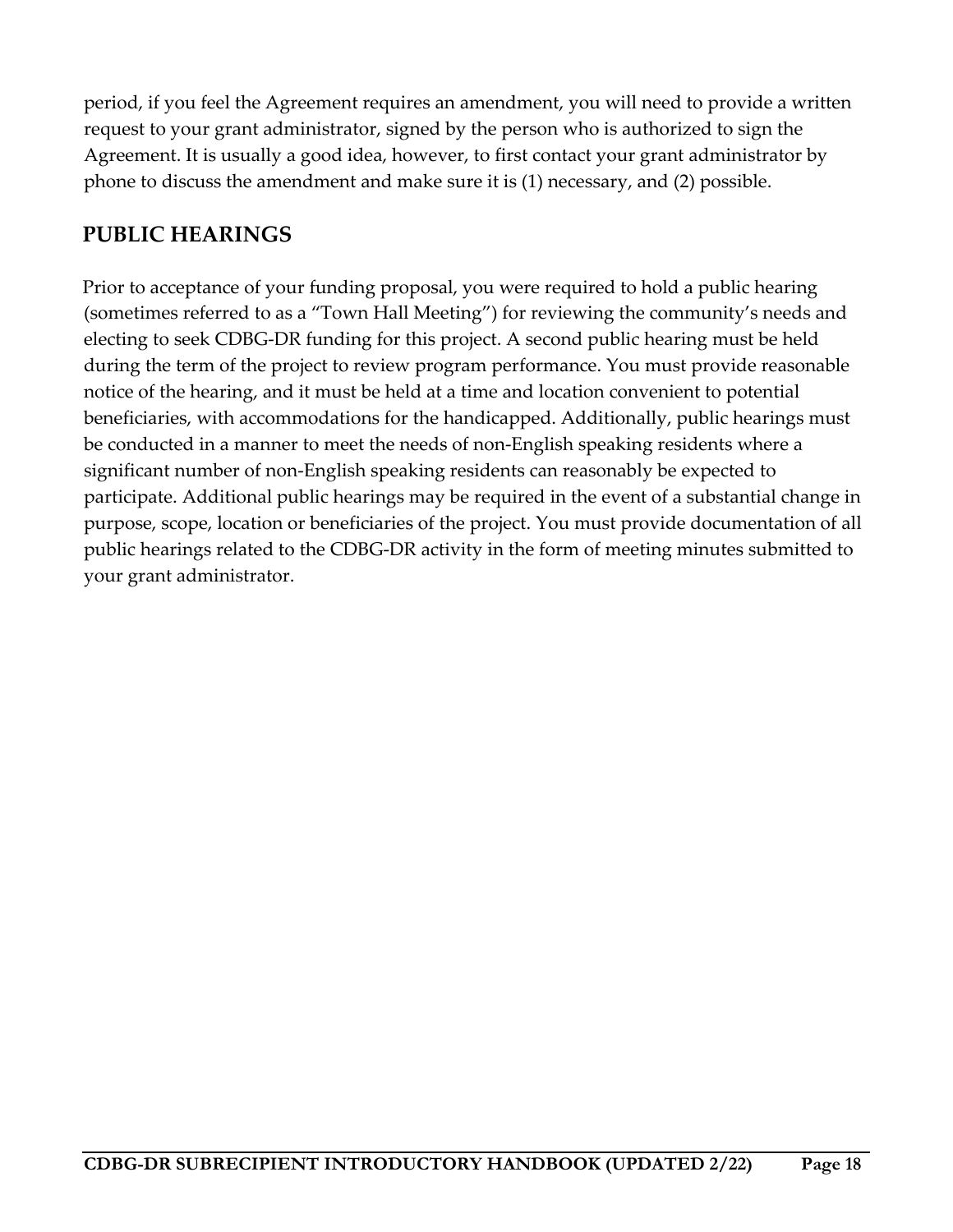# **PART III**

# **Management, Reporting, and Recordkeeping Requirements**

### **FINANCIAL MANAGEMENT**

Attachment A, Scope of Work, Number 4 of your Agreement reads in part, "*The Subrecipient must establish and maintain separate accounting for the use of CDBG-DR funds*." Separating CDBG-DR funds from other general and grant funds will help ensure that you receive reimbursements for all your Agreement expenses. Prior to requesting your first CDBG-DR reimbursement, you should establish coding in your financial system specific to this Agreement.

#### **REPORTING**

You are required to submit a Financial/Progress Report form each month, even if there are no expenditures. The progress report section of the form should be completed each time, even if there is no activity. Electronic versions of the form are available from your grant administrator upon request.

In addition to the Financial/Progress Report form, you must submit records supporting all expenditures. These records include invoices, bills, receipts, copies of checks, certified payrolls, signed time sheets, payroll checks, and fringe benefit payment records.

This Agreement is **cost reimbursable**, meaning you pay for expenditures out of your own funds and then request reimbursement through a Financial/Progress Report form. Once your grant administrator receives a complete report and approves it for payment, it is forwarded on to our fiscal office for processing. Upon receipt of the approved report, payments are required to be issued to the subrecipient within 30 days.

Any necessary and reasonable costs identified in the Agreement scope of work are generally allowable and can be submitted for reimbursement. Any questions regarding allowable expenditures should be discussed with your grant administrator prior to purchase. Disallowed expenditures, i.e. unnecessary and unreasonable or prohibited expenditures, will not be reimbursed with CDBG-DR funds.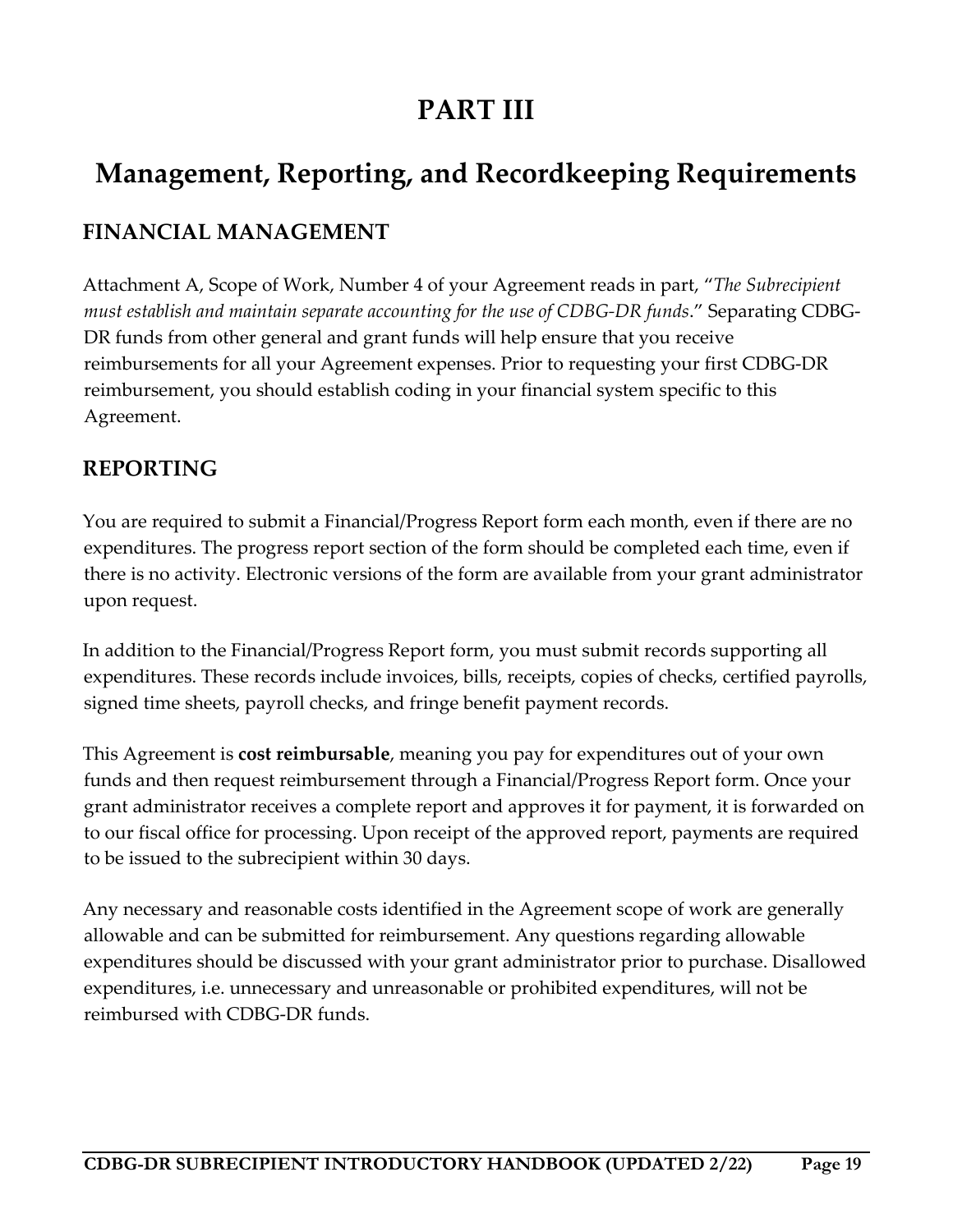## **ELECTRONIC FUNDS TRANSFER AND PAYMENT INQUIRY**

Some subrecipients may qualify for direct deposit of their reimbursement payments if their banking institution participates in the State Electronic Data Interchange (EDI) system. If you are not currently enrolled in the EDI system then it is necessary to complete the Electronic Payment Agreement Form. Any payments issued by the State the Alaska will be deposited into the established account. This form is available online at:

http://doa.alaska.gov/dof/forms/resource/EDI agreement.pdf. Once enrolled, this website also provides the option to inquire about payments made from the State of Alaska to your established account.

### **RECORDKEEPING REQUIREMENTS**

Keeping organized project files is a vital component of Agreement administration and cannot be over-emphasized. It is important for each Agreement to have its own file with the title and Agreement number clearly labeled. It is important to keep files neat, organized, and up-to-date to easily access information about your Agreement.

If you decide to offer a program which provides direct assistance to Beneficiaries, then you will need to establish a secure System of Records with an online application similar to the Alaska Permanent Fund Dividend portal. This portal should provide real-time application status and a message center for communicating with the applicant.

At a minimum, all files must contain the Agreement and financial/progress reports with backup documentation. Other important documents must be kept in the Agreement file or easily accessible. We recommend your files contain the following sections, as applicable:

- A. Subrecipient Agreement
- B. Documents
- C. Correspondence
- D. Contract Solicitation
- E. Labor Standards
- F. Financial/Progress Reporting

Listed below are suggested items which might be kept in each Agreement section or file. The items listed below are not meant to be exclusive and are provided as a guide only:

#### A. The Subrecipient Agreement Section

- Funding Proposal
- Subrecipient Agreement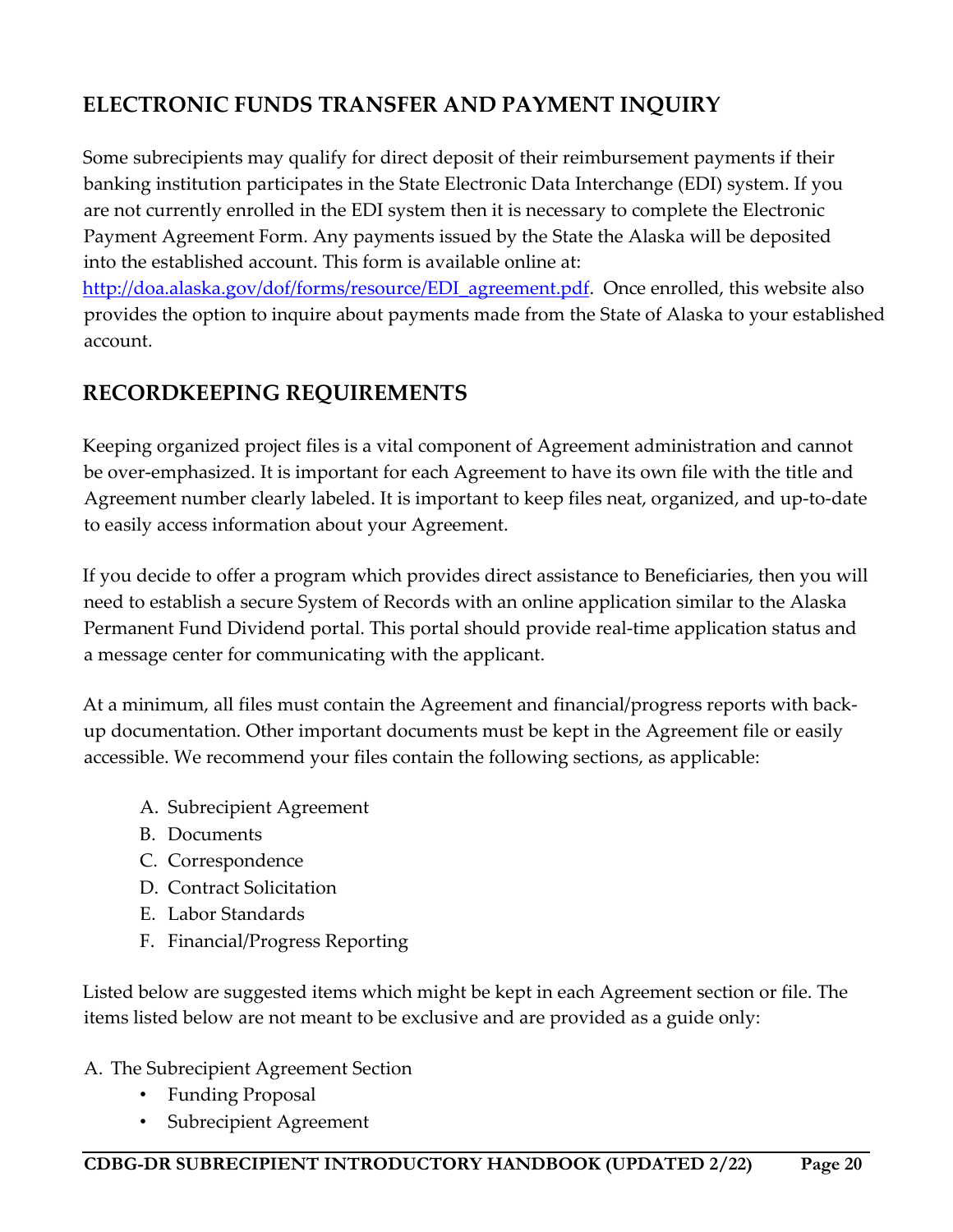- Amendments
- Closeout Amendment
- B. The Documents Section
	- Copy of Authorized Signers Form Submitted to DCRA
	- Complaint Process
	- Debarment Form
	- Insurance
	- Site Control
	- Environmental Review
	- DUNS Certification
	- Civil Rights
- C. Correspondence Section
	- Letters from your grants administrator
	- Letters you sent to your grants administrator
	- Emails sent or received related to the Agreement project
	- Faxes you sent or received related to the Agreement project
	- Correspondence between contractors and you
	- Telephone contact sheet which documents all phone calls received and placed related to the Agreement project
- D. Contract Solicitation Section, if applicable
	- Signed Contracts
	- Section 3
	- Request for Proposal (RFP)
	- Selection Justification
	- Bids/Price Quotes submitted
	- Bid Award Notice/Letter
	- Notice to Proceed
	- Permits
	- Construction Certification of Completion
- E. Labor Standards Section, if applicable
	- Davis Bacon Wage Determination
	- Certified weekly payrolls
	- Record of worker interviews
	- Record of complaints against contractors and subcontractors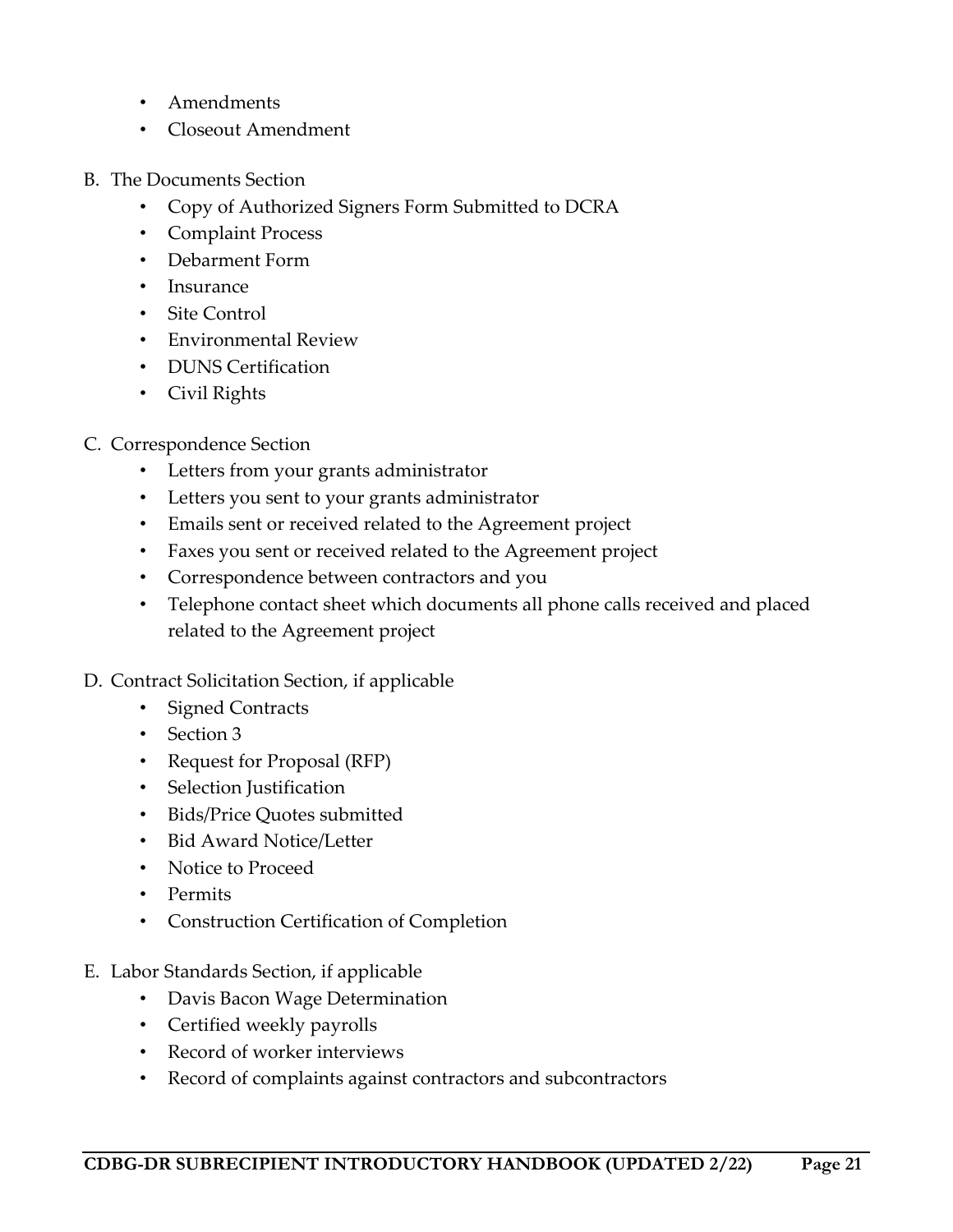- F. Financial/Progress Reporting Section
	- Copies of Financial/Progress reports sent to DCRA
	- Back-up documentation to support the requests for reimbursements.
		- a) Invoices, Payment Request forms, copies of checks
		- b) Travel related forms and receipts
		- c) Copies of deposit slips or proof of electronic payment

Once you have completed your project and you have received a closeout amendment from your grant administrator, keep the file and its contents indefinitely.

# **LABOR**

When any **force account labor** is involved, the local government or organization serves as the contractor and constructs a project "in-house" using local labor. In a force account project, workers are hired directly by the local government or organization as employees. The local government or organization bears the final responsibility for hiring and firing employees, setting wages, paying wages, purchasing materials, and all aspects of construction. You must keep *very* detailed records. Information must be maintained about the employee (age, race, sex, handicap status and income level), about the position (job description, hours, and wage), as well as standard payroll records (*signed* time sheets for each employee, hours worked, tax information, evidence of payment, etc.). If an employee is working on multiple projects, detailed records must be kept showing the employee's division of time on the CDBG-DR project and any other projects. As discussed in the civil rights section of this handbook (pages 12 and 13), you must also have in place all the necessary policies concerning employment, and you must post certain notices where employees can see them. You will be asked to provide evidence of these policies to your grant administrator.

When your project involves the use of **contracted labor and services,** you must comply with the Davis-Bacon Wage Act and other federal labor standards requirements. When projects are contracted out, the contractor, not the local government or organization, is responsible for hiring and firing employees, determining wages, paying wages, purchasing materials, and all aspects of construction which are part of the contract. You must obtain and keep copies of all contractor's/subcontractor's certified weekly payroll. You will also be required to conduct periodic employee interviews to be certain the employees are being treated and paid fairly. If your project is using Davis-Bacon labor, we will provide you with detailed information regarding the required procedures and your responsibilities.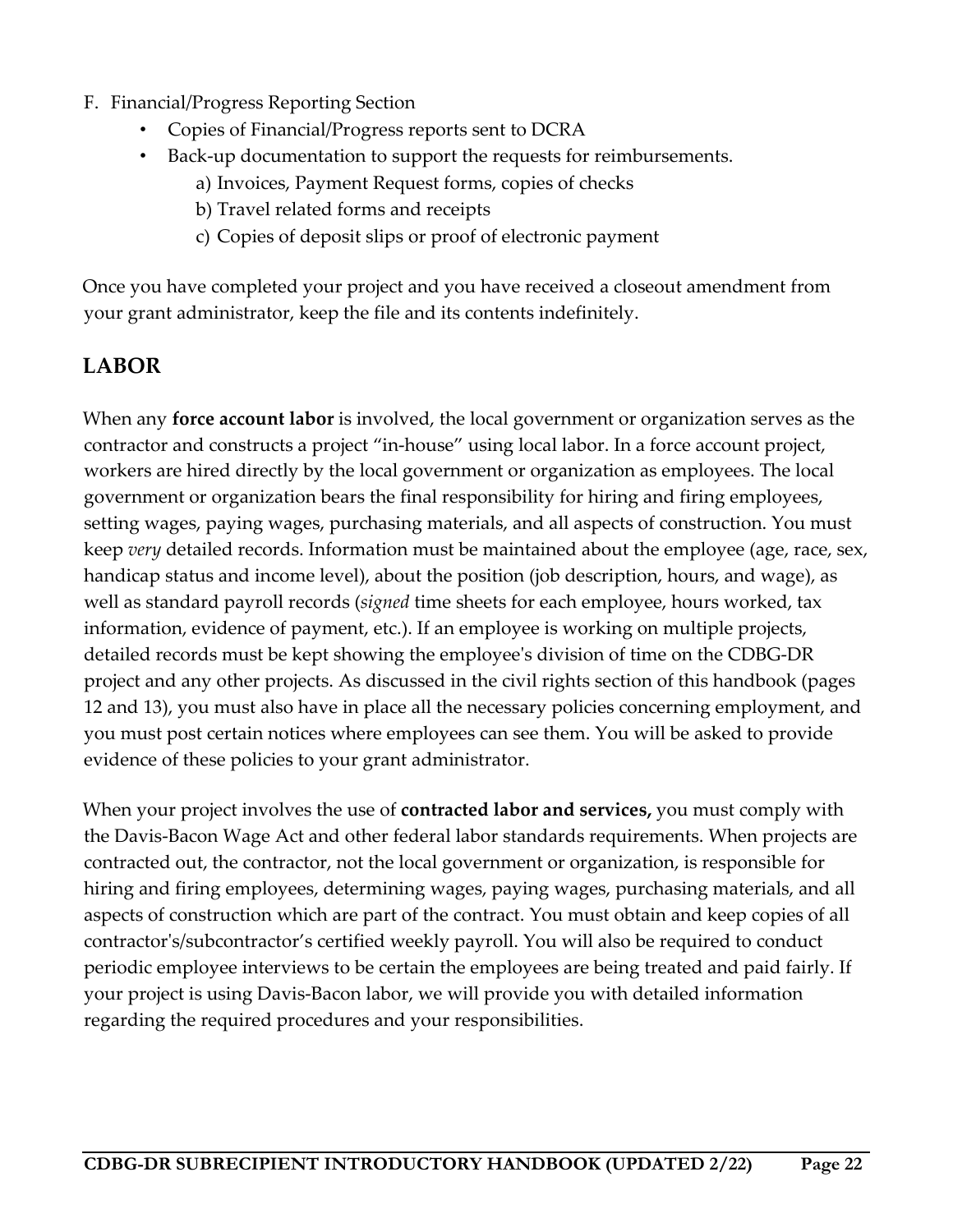#### **PROCUREMENT**

Several procurement methods were discussed earlier in this handbook (pages 8 through 9). Regardless of the method used, you must keep records of all the purchases related to this Agreement. This applies to purchases made with CDBG-DR funds. "Purchases" includes goods (materials, equipment, supplies, fuel, etc.) and services (freight, consulting, water testing, etc.). Your records must include (but are not limited to) reasons for the procurement method chosen, reason for the selection/rejection of bidder, and the basis for the cost or price. You must also establish and follow procedures for making sure that your successful bidder fulfills its promises. These records can be combined with your invoices file in your financial records.

#### **JOB CREATION**

One method of meeting the LMI benefit test for a CDBG-DR project is through job creation. When an application is funded based on job creation, detailed records must be kept fulfilling that requirement. The recordkeeping period may extend well beyond the termination of the Agreement itself. If these records are not kept, there is no proof that the project was eligible, and all funds expended for the project can be recovered (the subrecipient will have to pay them back to the state). Most of the CDBG-DR Agreements are not based on job creation. If yours is, we will contact you with information about your recordkeeping and reporting responsibilities pertaining to job creation.

The U.S. Department of Housing and Urban Development (where CDBG-DR funds come from) requests information from the state about jobs created with CDBG-DR funds. The state also uses this information in several required reports to the Governor and the Legislature. Therefore, even if your project is not based on job creation, we may ask that you maintain some job creation records. The difference in this case is that your eligibility is not based on the creation of these jobs.

#### **BENEFICIARIES**

The state is required to collect data pertaining to the race, sex, and national origin of CDBG-DR beneficiaries, as well as their income status. For local infrastructure projects, we will get this information from the census data. If your project is meeting the LMI benefit test in some other way i.e. Low to Moderate Income Housing (LMH), we will ask you to collect and submit this data about your project's beneficiaries.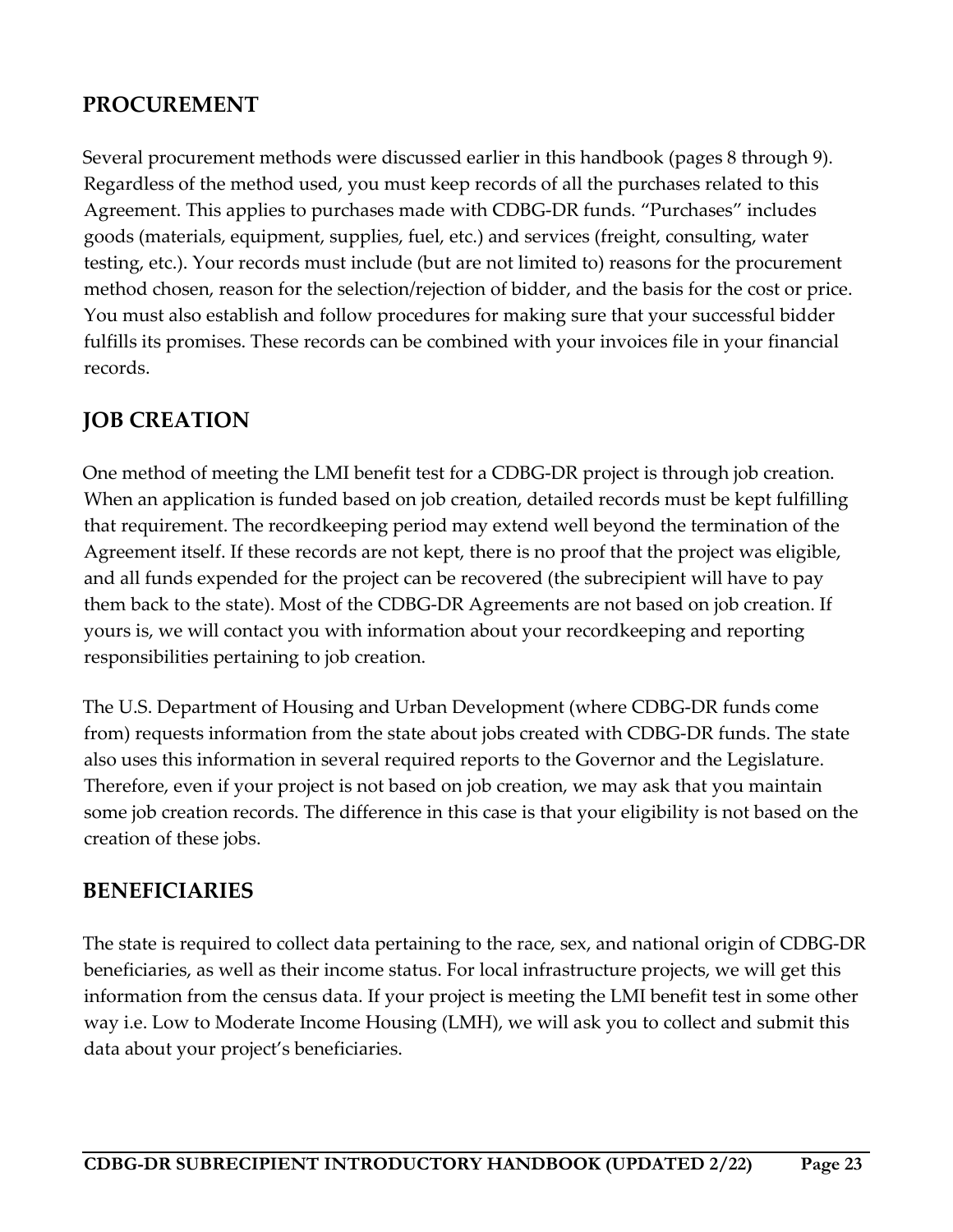# **PART IV**

# **The Monitoring Visit**

Each project carried out with CDBG-DR funds must be monitored at least once per Quarter during the Agreement cycle. Your grant administrator will work with you to arrange a monitoring visit. This visit will be conducted to ensure the subrecipient is complying with Agreement stipulations.

We will be checking files primarily for compliance in the areas of environmental review, labor standards, procurement/purchasing methods, and civil rights (EEO, affirmative action, fair housing, etc.). We will be looking at the project itself and taking photos for our files.

During our visit, we will expect you to be available to us to answer any questions we may have. If your project has a foreman, a consultant, a contractor — anyone involved in the project on an administrative level — we will want to talk to that person as well.

As a subrecipient, having organized and easily accessible files will help ensure the visit goes smoothly. Keeping your files according to the method laid out on pages 18 and 19, or in any other well-labelled and organized fashion, will make it easier for the grant administrator to find all necessary information quickly.

If your grant administrator finds any areas of your file keeping or project management that need improvement, your grant administrator will provide technical assistance to ensure compliance with Agreement requirements moving forward. All findings will be revisited and monitored closely.

# **PART V**

# **Close-Out**

#### **TYPES OF CLOSE-OUT**

The final act of your Agreement will be the close-out. Agreements are usually closed out by agreement, but there are other methods of closing an Agreement. Descriptions of these various methods follow, and are excerpted mostly from the Agreement itself (Attachment A - Standard Provisions).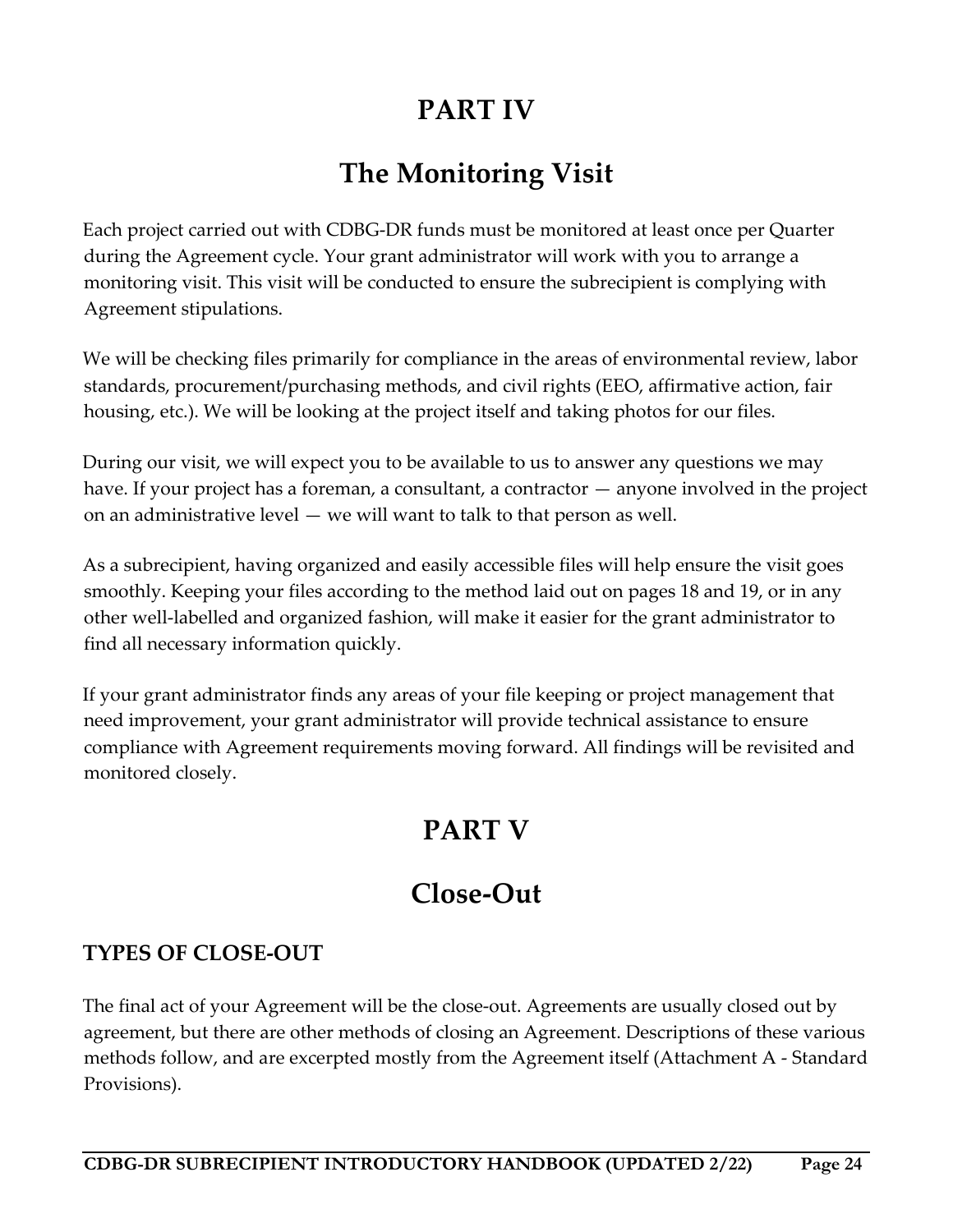**Normal Close-Out:** Normally, the project is completed in compliance with the Agreement, and usually all the funds are expended, accounted for, and reimbursed. To "tie things up" your grant administrator will send you a close-out amendment (discussed below) to formally close out the Agreement. Occasionally (as with job creation) additional reporting other than the audit will be required after the Agreement is closed-out, but for the most part, the Agreement is a done deal at this point.

**Administrative Close-Out:** If the subrecipient does not sign and return the close-out amendment, as requested, the Department can do an administrative close-out, effectively closing the Agreement without the subrecipient's concurrence.

**Termination by Mutual Agreement:** The Agreement may be terminated, in whole or in part, prior to the completion of contract project activities when both parties agree that continuation is not feasible or would not produce beneficial results. The parties must agree on the termination conditions, including effective date and the portion to be terminated. The subrecipient shall not incur new obligations for the terminated portion after the effective date, and shall cancel as many outstanding obligations as possible.

**Termination for Cause:** If the subrecipient fails to comply with the terms of this Agreement, or fails to use the Agreement for only those purposes for which it was intended, the Department may take the following actions:

A. Suspension - Suspend the Agreement and withhold any further payment or prohibit the subrecipient from incurring additional obligations of CDBG-DR funds, pending corrective action by the subrecipient or a decision to terminate.

B. Termination - Terminate the Agreement in whole or in part, at any time before the final Agreement payment is made.

#### **CLOSE-OUT AMENDMENT**

As noted above, at the end of the project (usually) your grant administrator will send you a close-out amendment. This amendment, when signed by both parties and approved by the Department, serves to officially close out your Agreement. It consists of three pages — the narrative page, the budget page, and the audit questionnaire/checklist.

The narrative page includes the subrecipient name, project title, subrecipient agreement number, effective date of the amendment, and signature blocks for both the subrecipient and the Department. Additionally, it states whether the budget is being modified in the event funds were left over.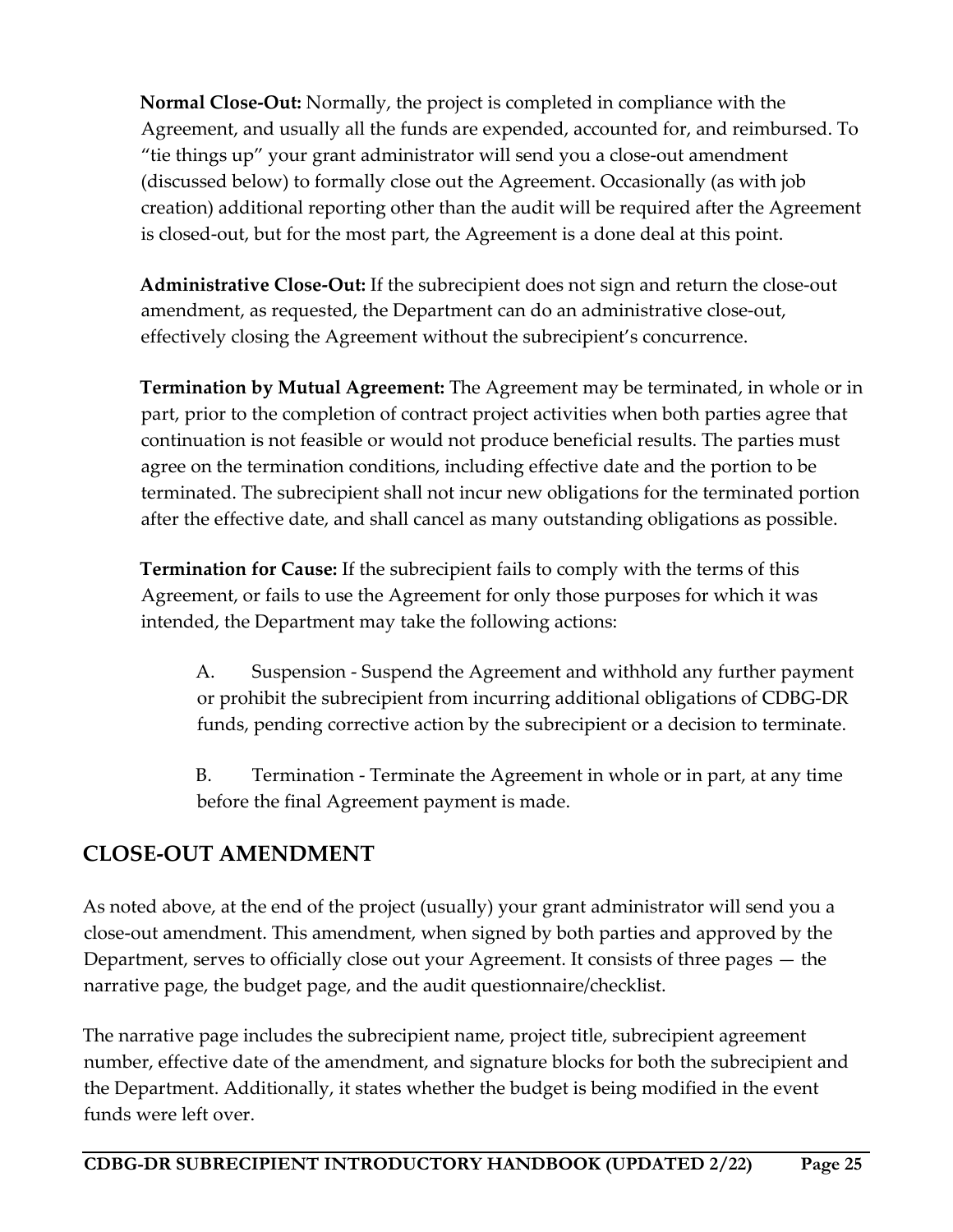The budget page also contains the subrecipient name, project title, and subrecipient agreement number. It also contains a budget like the one in your Agreement, showing the current budget, the modification amount (if any) and the revised budget.

# **AUDIT QUESTIONNAIRE / CLOSE-OUT CHECKLIST**

The third page of the close-out amendment is a checklist with various questions regarding the performance of the subrecipient and the expenditure of the CDBG-DR funds. It also contains questions regarding audit requirements. This form requires signatures both by the subrecipient and the Department.

### **RECORDS RETENTION**

Attachment C, Article 7 of your Agreement requires you to retain financial and other records relating to the performance of your Agreement permanently. Records will also be necessary for final resolution of any audit findings, claims, or litigation related to the Agreement.

#### **AUDITS**

**What is an Audit?** An audit is a financial examination of the subrecipient's accounts, internal control systems, procedures, programs, policies, operations and financial representation of a local government or other organizations. Audits are required to be completed in terms of state or federal regulations and are conducted by independent Certified Public Accountants (CPAs). An auditor's report includes an opinion on the fair presentation of the financial statements and the subrecipient's compliance with state and federal laws and regulations.

During an audit, the auditors will examine the subrecipient's accounting records and program documentation. The auditors will select certain receipts and expenditures of funds to see if they were properly recorded in the subrecipient's accounting books. Furthermore, program documentation is reviewed to determine the subrecipient's compliance with laws, regulations and Agreement conditions. Based on the audit examination, the auditors will prepare an audit report. The report will present the subrecipient's financial statements which include the balance sheet statement of revenues and expenditures, and the changes in fund balances.

Additionally, the auditors will express their opinion whether the subrecipient followed state and federal laws, regulations and Agreement.

**What types of Audits are there?** There are several different types of audits that can be performed by a CPA. Each type of audit is performed for different purposes. We will discuss only those two that apply to this program.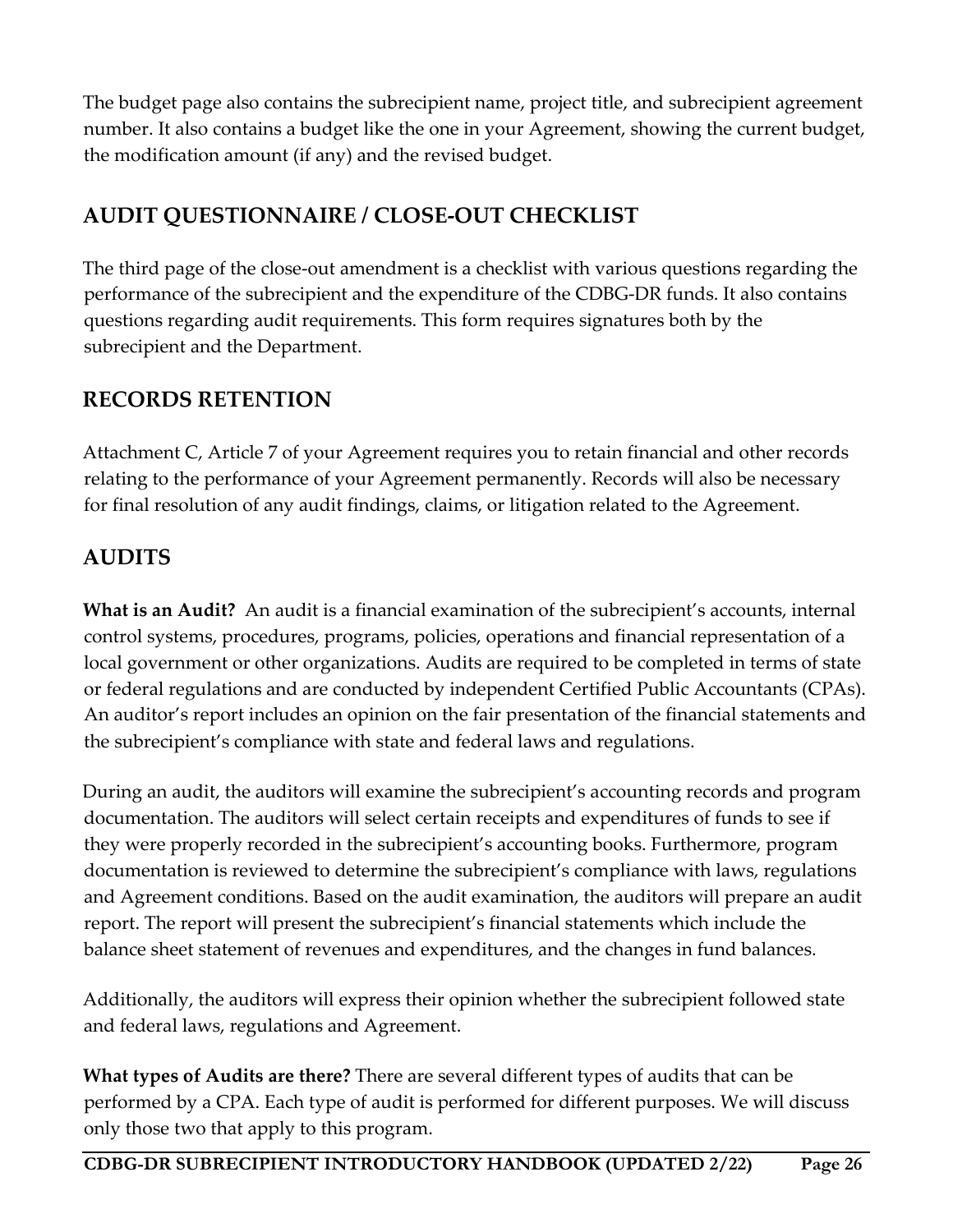**Federal and State Single Audits-** A single audit is required by federal and state regulations for those organizations that expend more than \$750,000 of state or federal funds in the subrecipient's fiscal year. Under a single audit, the auditor's work is like that in a financial audit, but they conduct additional program compliance work as well. The compliance aspect of the audit is focused on the subrecipient's conformity with regulations, laws and contract provisions.

**Program Specific Audit -** A program specific audit may be required of a subrecipient if only one federal award was received during the subrecipient's fiscal year. If a subrecipient has received federal funds from multiple sources or agencies (i.e. federal pass-through grant), a subrecipient would not be eligible for this type of audit. The scope of the program specific audit consists of reviewing the program activities in terms of economy, efficiency, effectiveness, compliance with Agreement provisions and compliance with laws and regulations.

**What are Federal Single Audit Requirements?** Local governments and other organizations receive federal funds either directly from a federal agency or a pass-through agency such as the State of Alaska. The federal CDBG-DR program is one example of pass-through funding. As stated earlier, when organizations expend more than \$750,000 of federal funding, they may be required to have a federal single audit completed.

The federal CDBG-DR funds are subject to U.S. Office of Management and Budget 2 CFR Part 200 Subpart F – Audit Requirements.

To determine whether a federal single audit should be completed, the subrecipient needs to determine the total amount of federal funds expended in the subrecipient's fiscal year. This includes all federal grants or other funds received from any federal agency in addition to the U.S. Department of Housing and Urban Development. The list of federal agencies includes, but is not limited to, U.S. Department of Homeland Security (Federal Emergency Management Agency), U.S. Department of Agriculture, U.S. Department of the Interior (Bureau of Indian Affairs), U.S. Public Health Service, U.S. Department of Transportation, U.S. Economic Development Administration, and U.S. Environmental Protection Agency.

By signing the Agreement, the subrecipient is agreeing to follow the audit requirements of the federal government and the State of Alaska, and to allow the Department and independent auditors to have access to the organization's financial records.

**Where are Audit Reports Submitted?** The Division of Finance is the state's coordinating agency for Federal and State Single Audits. The Single Audit Coordinator is responsible for ensuring subrecipients submit required single audits, reviewing the audit reports and